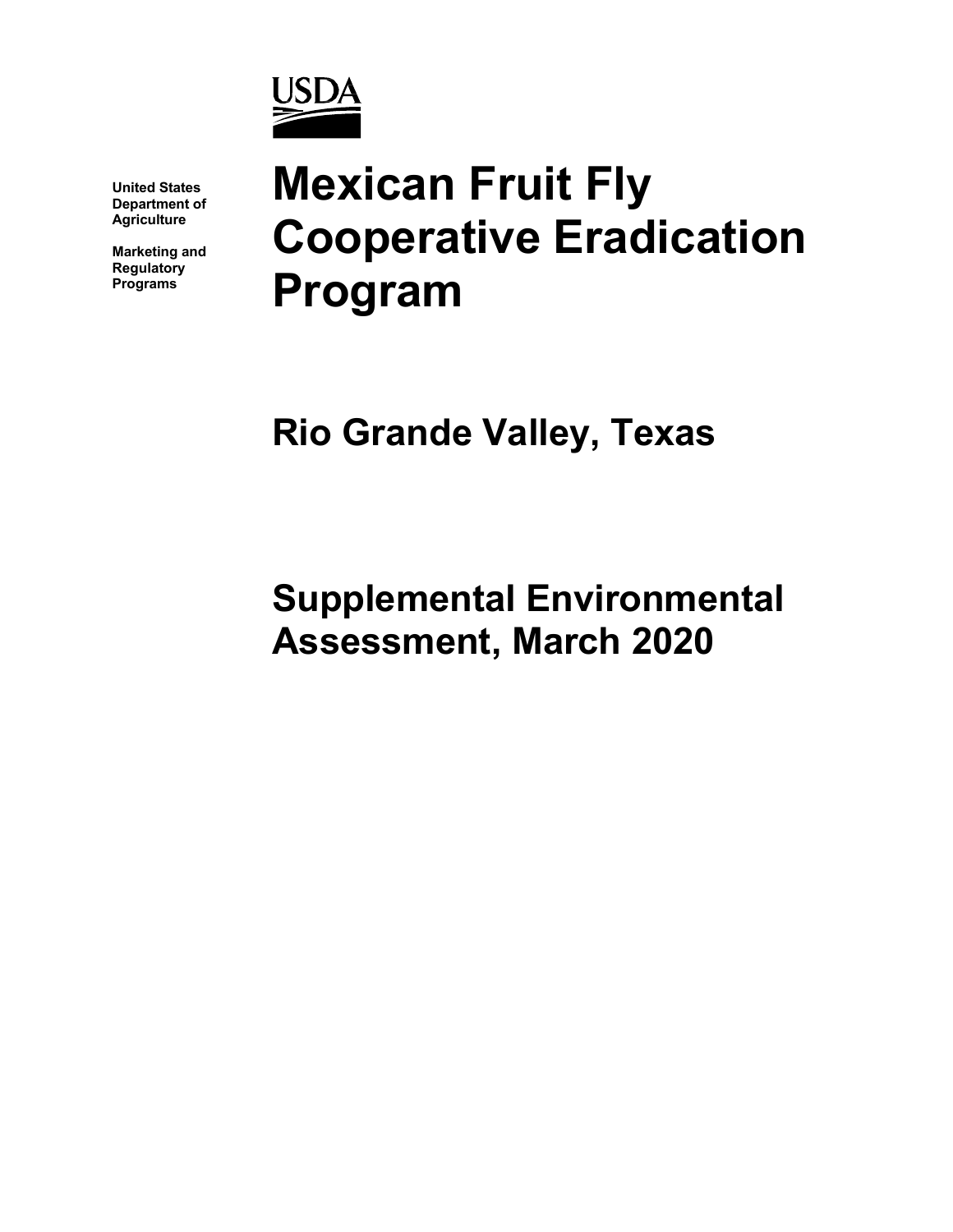# **Mexican Fruit Fly Cooperative Eradication Program**

**Rio Grande Valley, Texas**

# **Supplemental Environmental Assessment, March 2020**

#### **Agency Contact:**

Dr. Richard N. Johnson Fruit Fly National Policy Manager Plant Protection and Quarantine Animal and Plant Health Inspection Service U.S. Department of Agriculture 4700 River Road, Unit 26 Riverdale, MD 20737–1232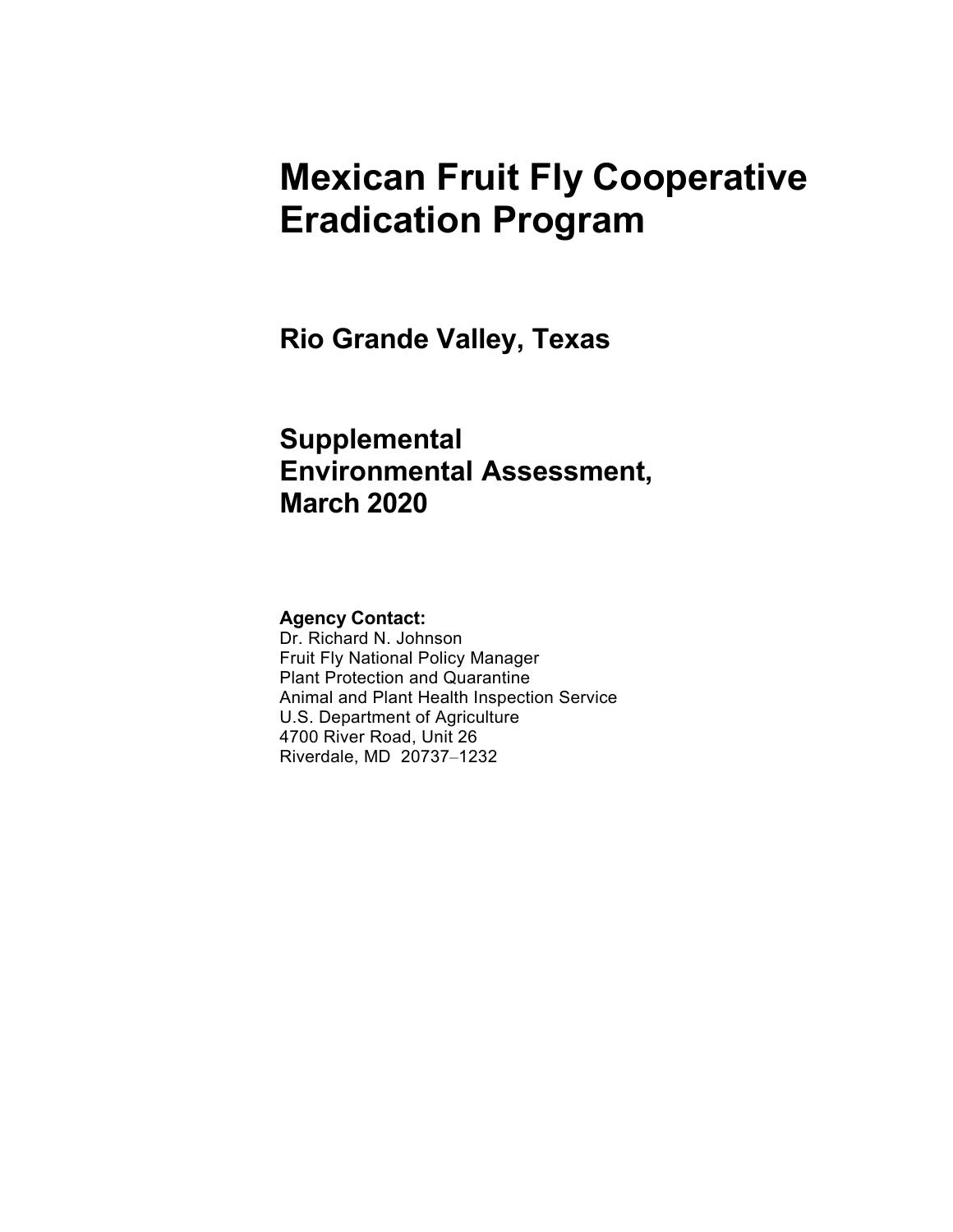Non-Discrimination Policy

The U.S. Department of Agriculture (USDA) prohibits discrimination against its customers, employees, and applicants for employment on the bases of race, color, national origin, age, disability, sex, gender identity, religion, reprisal, and where applicable, political beliefs, marital status, familial or parenttal status, sexual orientation, or all or part of an individual's income is derived from any public assistance program, or protected genetic information in employment or in any program or activity conducted or funded by the Department. (Not all prohibited bases will apply to all programs and/or employment activities.)

To File an Employment Complaint

If you wish to file an employment complaint, you must contact your agency's EEO Counselor (PDF) within 45 days of the date of the alleged discriminatory act, event, or in the case of a personnel action. Additional information can be found online at [http://www.ascr.usda.gov/complaint\\_filing\\_file.html.](http://www.ascr.usda.gov/complaint_filing_file.html)

To File a Program Complaint

If you wish to file a Civil Rights program complaint of discrimination. complete the USDA Program Discrimination Complaint Form (PDF), found online at [http://www.ascr.usda.gov/complaint\\_filing\\_cust.html,](http://www.ascr.usda.gov/complaint_filing_cust.html) or at any USDA office, or call (866) 632-9992 to request the form. You may also write a letter containing all of the information requested in the form. Send your completed complaint form or letter to us by mail at U.S. Department of Agriculture, Director, Office of Adjudication, 1400 Independence Avenue, S.W., Washington, D.C. 20250–9410, by fax (202) 690–7442 or email at [program.intake@usda.gov.](mailto:program.intake@usda.gov)

Persons With Disabilities

Individuals who are deaf, hard of hearing, or have speech disabilities and you wish to file either an EEO or program complaint please contact USDA through the Federal Relay Service at (800) 877–8339 or (800) 845–6136 (in Spanish).

Persons with disabilities who wish to file a program complaint, please see information above on how to contact us by mail directly or by email. If you require alternative means of communication for program information (e.g., Braille, large print, audiotape, etc.) please contact USDA's TARGET Center at (202) 720–2600 (voice and TDD).

Mention of companies or commercial products in this report does not imply recommendation or endorsement by USDA over others not mentioned. USDA neither guarantees nor warrants the standard of any product mentioned. Product names are mentioned to report factually on available data and to provide specific information.

This publication reports research involving pesticides. All uses of pesticides must be registered by appropriate State and/or Federal agencies before they can be recommended.

CAUTION: Pesticides can be injurious to humans, domestic animals, desirable plants, and fish and other wildlife—if they are not handled or applied properly. Use all pesticides selectively and carefully. Follow recommended label practices for the use and disposal of pesticides and pesticide containers.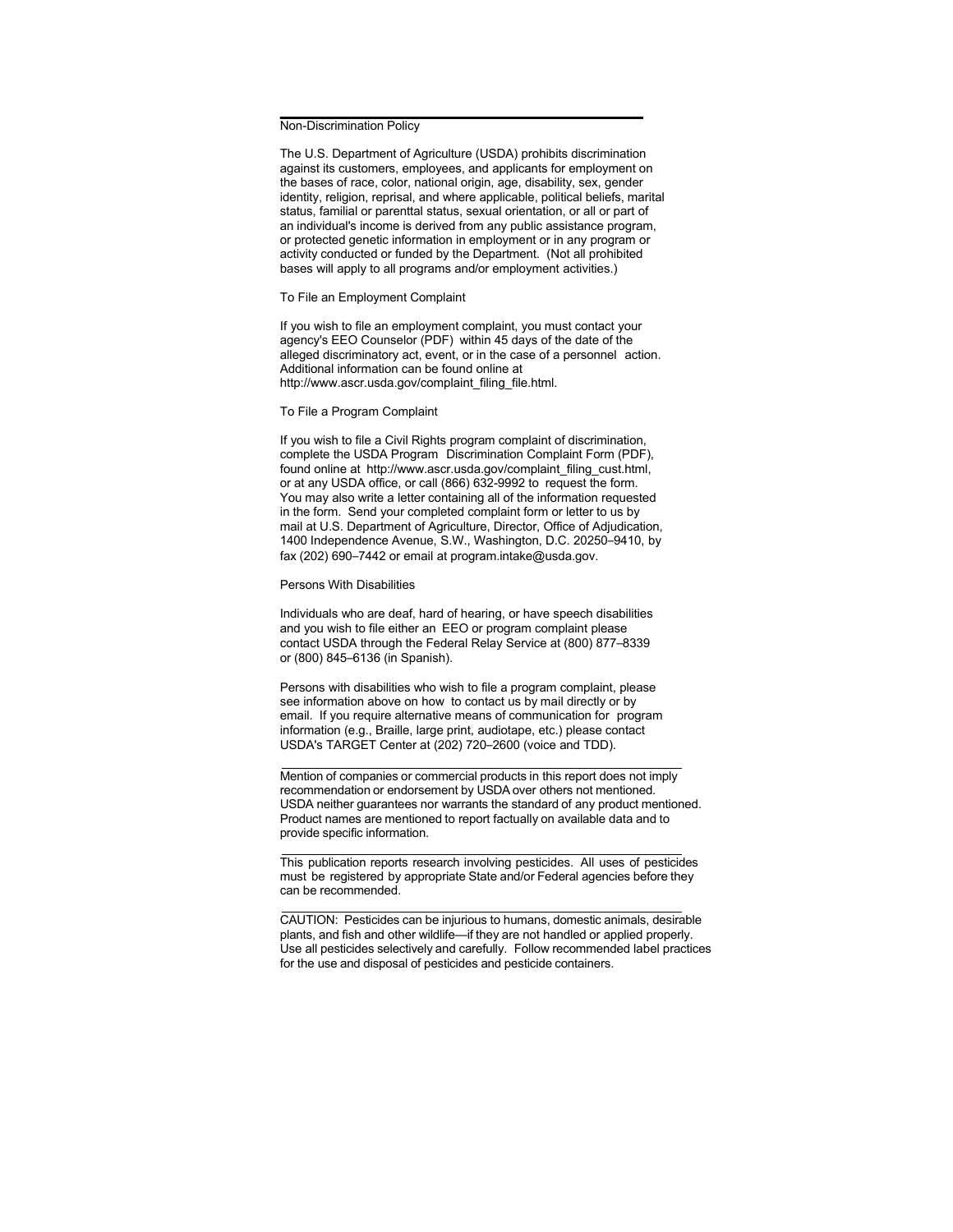# **Table of Contents**

| B. Soil Treatment Option (Preferred Alternative) 3 |  |
|----------------------------------------------------|--|
|                                                    |  |
|                                                    |  |
|                                                    |  |
|                                                    |  |
|                                                    |  |
| 2. Other Aspects of the Human Environment  6       |  |
|                                                    |  |
|                                                    |  |
|                                                    |  |
|                                                    |  |
|                                                    |  |
|                                                    |  |

Appendix A. Active Mexfly Quarantine and Potential Program Area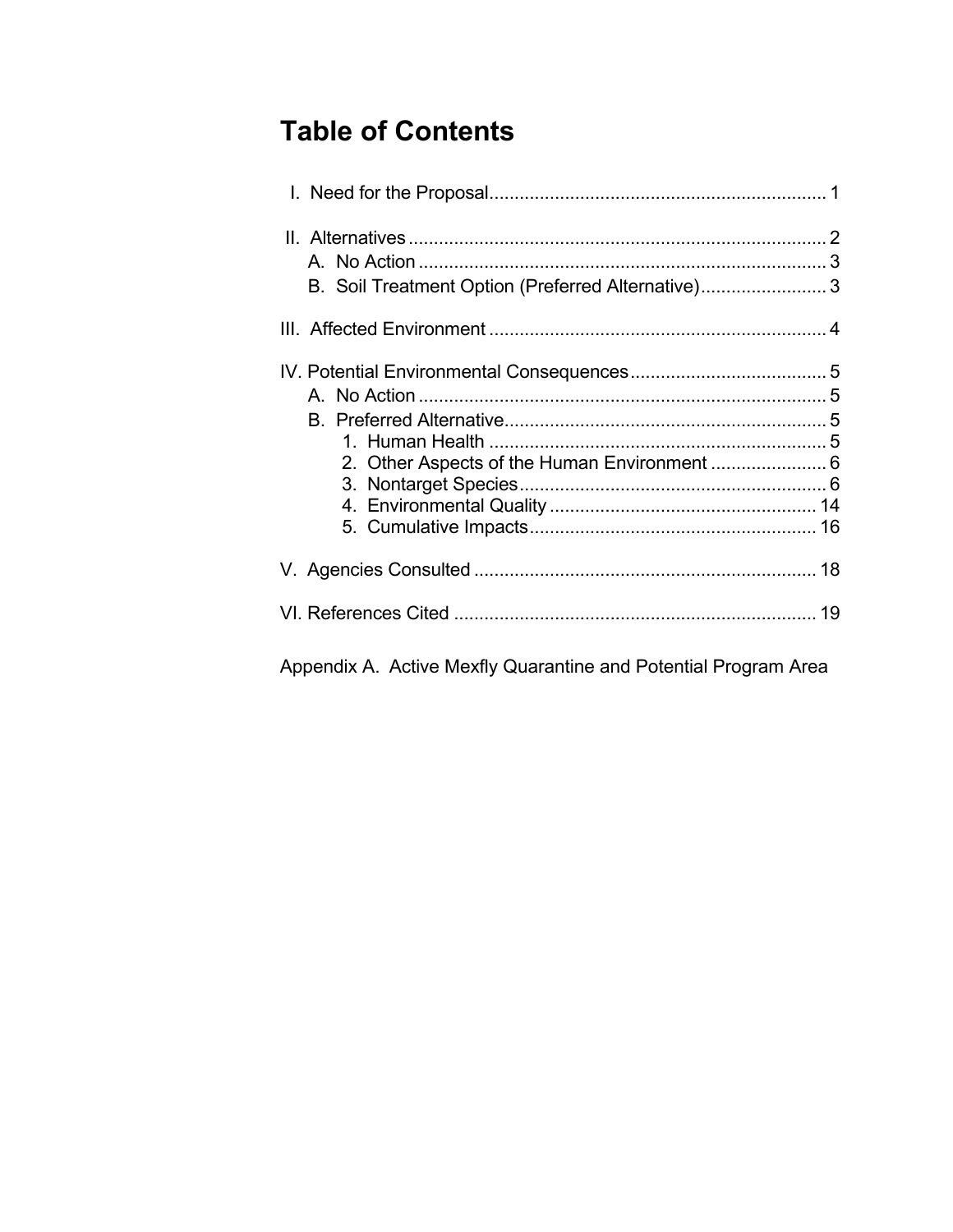### **I. Need for the Proposal**

The Mexican fruit fly (Mexfly), *Anastrepha ludens* (Loew), is a Federallyregulated invasive pest species. It attacks more than 40 different kinds of fruits, and is capable of devastating crops throughout many parts of the Western Hemisphere. Mexfly has been repeatedly introduced into the United States since its first detection in 1927 (TDA, 2020; NAPIS, 2020); eradication efforts coordinated by Federal and State authorities have so far prevented Mexfly from becoming an established pest. The State of Texas achieved Mexfly pest-free status in 2012; since then any detections of Mexfly incursion in Texas have been treated as actionable.

USDA APHIS' cooperation with the State of Texas in a new Mexfly eradication program was triggered in January 2020 by laboratory identification of a gravid wild Mexfly found in the Rio Grande Valley (RGV) region. USDA APHIS conducted an environmental assessment of the proposed program ("January 2020 EA"); a finding of no significant impact was signed on February 5 (USDA APHIS, 2020a) allowing the RGV Mexfly Program to proceed. Subsequent indications of multiple burgeoning Mexfly populations in the RGV (USDA APHIS 2020b; see map in appendix A) necessitated unusually rapid expansion of program area activities, prompting the Texas Department of Agriculture to request that USDA APHIS add a soil drench option for suitable locations inside Mexfly quarantine boundaries. This supplemental environmental assessment (EA) summarizes USDA APHIS' assessment of the potential environmental impacts from use of a soil treatment proposed for the RGV Mexfly Program. This document supplements the January 2020 EA (USDA APHIS, 2020a), which is incorporated in this document by reference.

Many Mexfly-host plant species grow in the RGV, which increases the potential environmental impact of this new Mexfly infestation. The RGV Mexfly Program is currently active in Cameron, Hidalgo, Webb and Willacy Counties. The potential program area consists of seven counties: Brooks, Cameron, Hidalgo, Starr, Webb, Willacy and Zapata Counties.

USDA APHIS' authority for pest control and grower support programs is the Plant Protection Act (Title 4 of the Agricultural Risk Protection Act of 2000, 7 United States Code (U.S.C.) §§ 7701–7786). Various sections authorize operations to control insect pests (§ 7714); conduct pest detection, surveillance (§ 7721), and inspections (§ 7731); compile information, conduct enforcement investigations (§ 7732), enter into agreements ( $\S$  7752), transfer funds ( $\S$  7772); and use emergency measures to prevent the dissemination of plant pests new to, or not widely distributed throughout, the United States (§§ 7715, 7721). In particular, the Secretary of Agriculture may cooperate with State authorities or other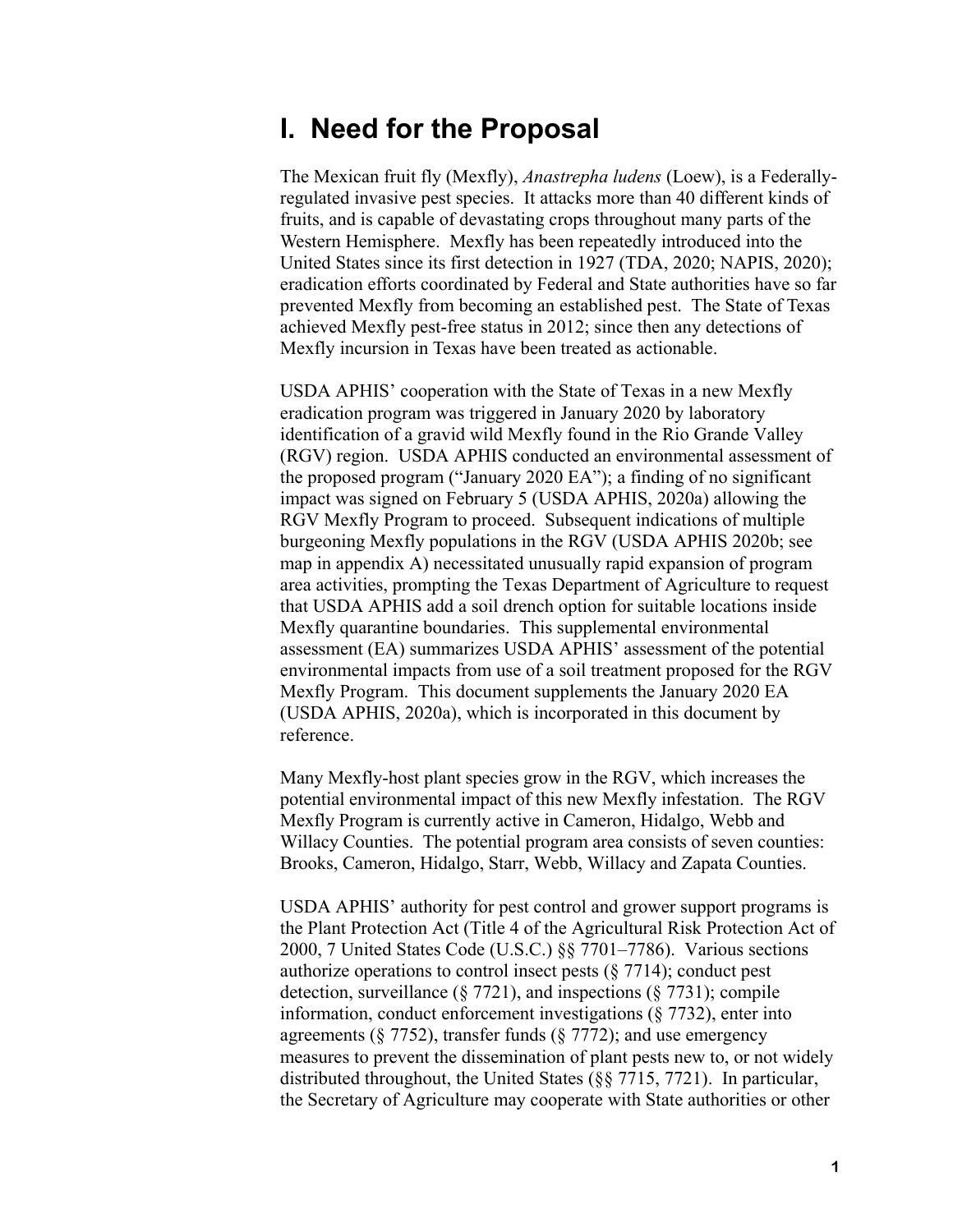persons in the administration of programs for the improvement of plants, plant products, and biological control organisms (§ 7751(d)). In connection with an emergency in which a plant pest or noxious weed threatens any segment of the agricultural production of the United States, the Secretary may transfer from other appropriations or funds amounts as the Secretary considers necessary to be available in the emergency for the arrest, control, eradication, and prevention of the spread of the plant pest or noxious weed, and for related expenses  $(\S 7772(a))$ .

After a comprehensive review of existing and potential action alternatives USDA APHIS published a new environmental impact statement (EIS1) in November 2018 for its fruit fly cooperative control programs (USDA APHIS, 2018a). EIS1 addresses technological and scientific advances made in the 17 years since the previous environmental impact statement was published, and incorporates feedback received during the public comment period. EIS1 considers fruit fly risks and mitigations at the programmatic level. This document incorporates the contents of EIS1 by reference.

This supplemental EA analyzes the environmental consequences of an alternative considered for Mexfly eradication, and analyzes, from a sitespecific perspective, environmental issues relevant to this particular program. USDA APHIS' fruit fly chemical risk assessments (USDA APHIS, 2018b, 2018c, 2018d, 2018e, 2018f, 2018g, 2014, 2003) discuss and comprehensively analyze the eradication measures being considered for implementation in the potential program area. This EA summarizes pertinent information, and incorporates those documents by reference. (Environmental documentation for USDA APHIS' fruit fly control programs is available online via the following links: [USDA APHIS fruit](https://www.aphis.usda.gov/aphis/ourfocus/planthealth/plant-pest-and-disease-programs/sa_environmental_assessments/ct_fruitfly)  [fly control program environmental documentation](https://www.aphis.usda.gov/aphis/ourfocus/planthealth/plant-pest-and-disease-programs/sa_environmental_assessments/ct_fruitfly) and USDA APHIS GE [control applications for plant health.](http://www.aphis.usda.gov/plant_health/ea/downloads/eis-gen-pbw-ff.pdf))

This EA complies with provisions of the National Environmental Policy Act of 1969, as amended (NEPA, 42 U.S.C. §§ 4321-4320m), the implementing regulations adopted by the Council on Environmental Quality (40 Code of Federal Regulations (CFR) parts 1500-1508), the Office of the Secretary of Agriculture's NEPA regulations (7 CFR part 1b), and the NEPA implementing procedures specific to USDA APHIS (7 CFR part 372).

### **II. Alternatives**

Alternatives considered for this proposed alteration of the RGV Mexfly Program include (A) no action, and (B) the preferred alternative. Under either of these alternatives, the RGV Mexfly Program would continue to employ regulatory controls, high-density trapping, host survey, foliar bait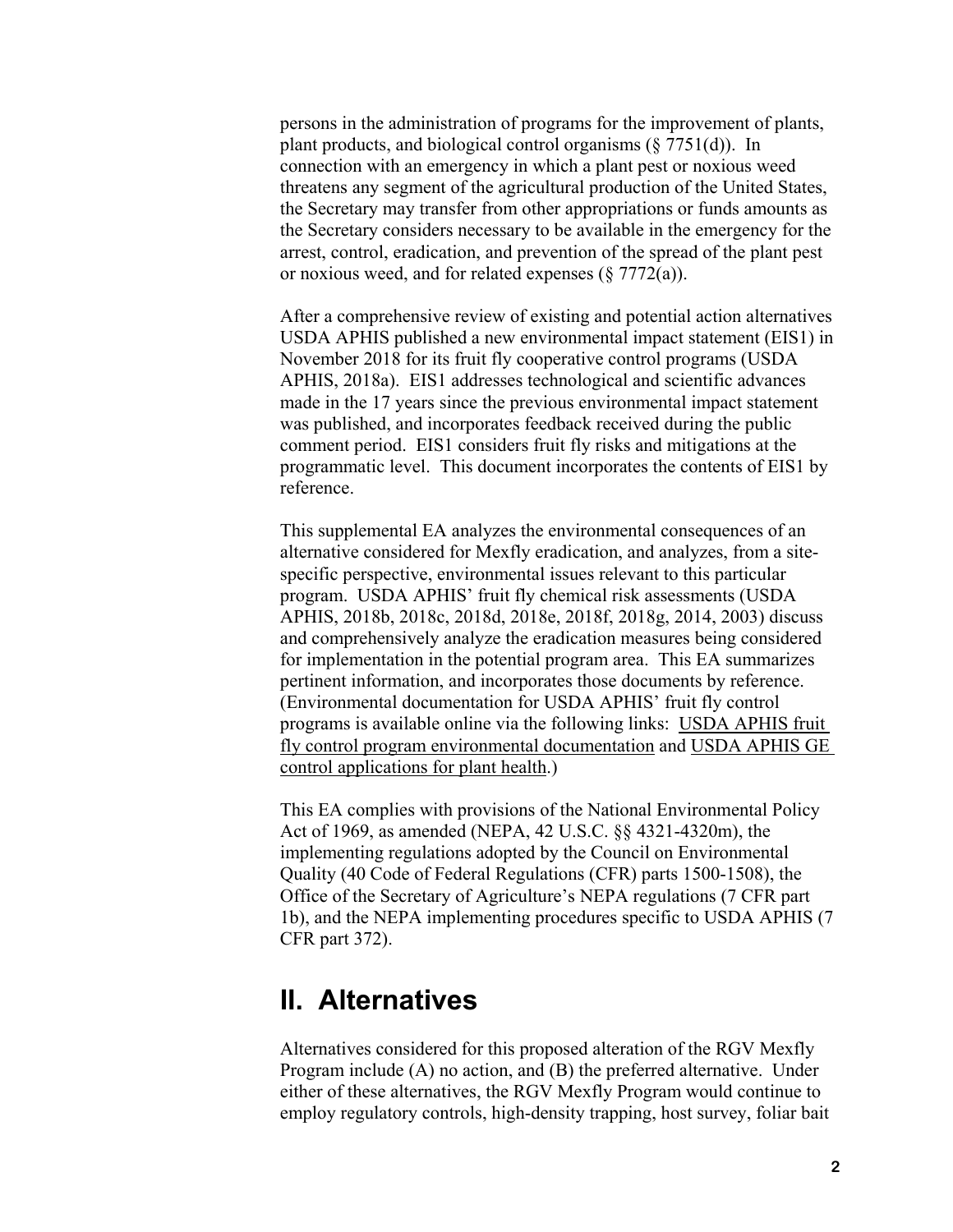spraying, and biological control (sterile insect technique (SIT). These alternatives and their component methods are discussed in the January 2020 EA and in EIS1 (USDA APHIS, 2020a, 2018a). (For details about the Texas State program to control Mexfly, please use the following link: [Texas Mexfly program information.](https://www.texasagriculture.gov/RegulatoryPrograms/PlantQuality/PestandDiseaseAlerts/MexicanFruitFly.aspx))

#### **A. No Action**

Under the no action alternative, the RGV Mexfly program would continue unchanged.

#### **B. Soil Treatment Option (Preferred Alternative)**

USDA APHIS' preferred alternative for the RGV Mexfly Program is the addition of a lambda-cyhalothrin soil drench to the IPM strategy already in place. Previously, USDA APHIS and TDA's cooperative Mexfly eradication programs had no soil treatment option and relied primarily on surveillance, trapping, foliar bait sprays, host removal, SIT, and regulated host movement.

Program areas and activities to control Mexfly infestations are centered on detection sites. USDA APHIS' cooperative programs to eradicate exotic fruit fly populations use established procedures and treatments designed with the species' life stages in mind. RGV Mexfly Program treatments currently target adult flies and immature larvae. Because of the unusual and widespread Mexfly population explosion in the RGV during January 2020, USDA APHIS proposes to add an eradication treatment targeting larger larval stages that develop in the soil under fruiting host plants.

Warrior II with Zeon Technology<sup>®</sup> contains the active ingredient (a.i.) lambda-cyhalothrin, a synthetic pyrethroid lethal to Tephritid species such as Mexfly. Targeted soil treatments with Warrior II prevent Mexfly larvae from maturing into adults and breeding. Warrior II is registered by the U.S. Environmental Protection Agency (EPA) as a Restricted Use Pesticide due to its toxicity to fish and aquatic organisms. It must be used only by certified applicators, or persons under their direct supervision, and only for those uses covered by the applicator's certification (USDA APHIS, 2018d).

All pesticides used in USDA APHIS programs are required to comply with the Federal Insecticide, Fungicide, and Rodenticide Act. To fulfill obligations under this statute, USDA APHIS ensures that a full pesticide registration (i.e., section 3 registration), a special local needs registration (i.e., section 24(c) registration) and/or an emergency quarantine exemption (i.e., section 18 exemption) are approved by EPA for each pesticide use pattern in fruit fly program applications. In 2019 EPA issued a five-year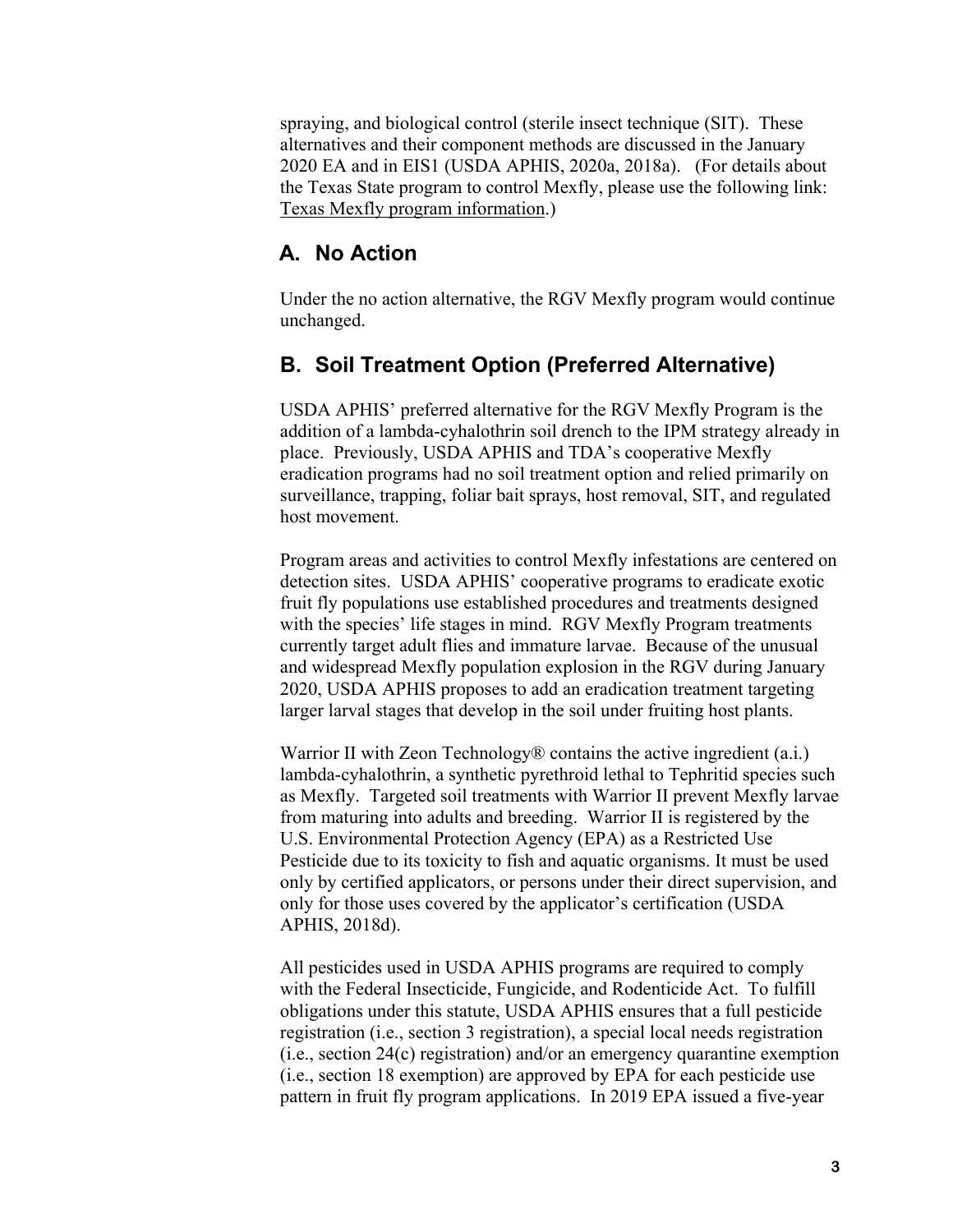special local need label (SLN) for in-State use of Warrior II with Zeon Technology® in Texas eradication programs for non-indigenous exotic fruit fly pests of the Tephritidae family (Syngenta, 2019).

This SLN label authorizes use of Warrior II as a soil drench anywhere in the state of Texas on the following sites: (a) within the drip line of fruitbearing host plants that are located within a 400 meter radius from a fruit fly larval or mated female find, and (b) as a regulatory treatment on host nursery stock and to soil around nursery stock to allow nursery stock to move out of the quarantine area (Syngenta, 2019). The RGV Mexfly Program would apply Warrior II only to the soil within the dripline of Mexfly host plants on residential property and in commercial citrus groves. No soil drenches would be made in wilderness or conservation areas (R. Johnson, personal communication., 03/27/2020).

Recommended protection measures are incorporated in the program as needed. Residents whose property will be treated with soil drenches should be notified in writing a minimum of 24 hours prior to treatment. (Treatment may begin immediately in situations where residents grant permission to do so.) Treatment without prior notification may be necessary on a small number of properties, but efforts must be made to contact residents if treatment is warranted. Workers must remove and destroy all fruit from fruit-bearing host plants where soil drench applications occur (Syngenta, 2019).

Under the preferred alternative, Warrior II is applied at a rate of 0.56 fl. oz. of product in 15.5 gallons of water/1000 sq. ft (or 0.4 lbs. a.i. per acre). Treatments are done by or under the supervision of a licensed state or federal employee. Prior to application, soil to be treated must be watered to allow adequate penetration of the pesticide mixture. In case absorption is slow, applicators will remain on-site until the application has been absorbed into the soil (Syngenta, 2019).

### **III. Affected Environment**

The January 2020 EA (USDA APHIS, 2020a) discusses pertinent physical and demographic features of the RGV Mexfly Program potential program area. Mexfly program areas outside counties currently included in the program will be identified on an as-needed basis as infestations and incursions occur. If Mexfly detections warrant and conditions for lambdacyhalothrin application are suitable, soil in any of the counties of the program might receive Warrior II treatments.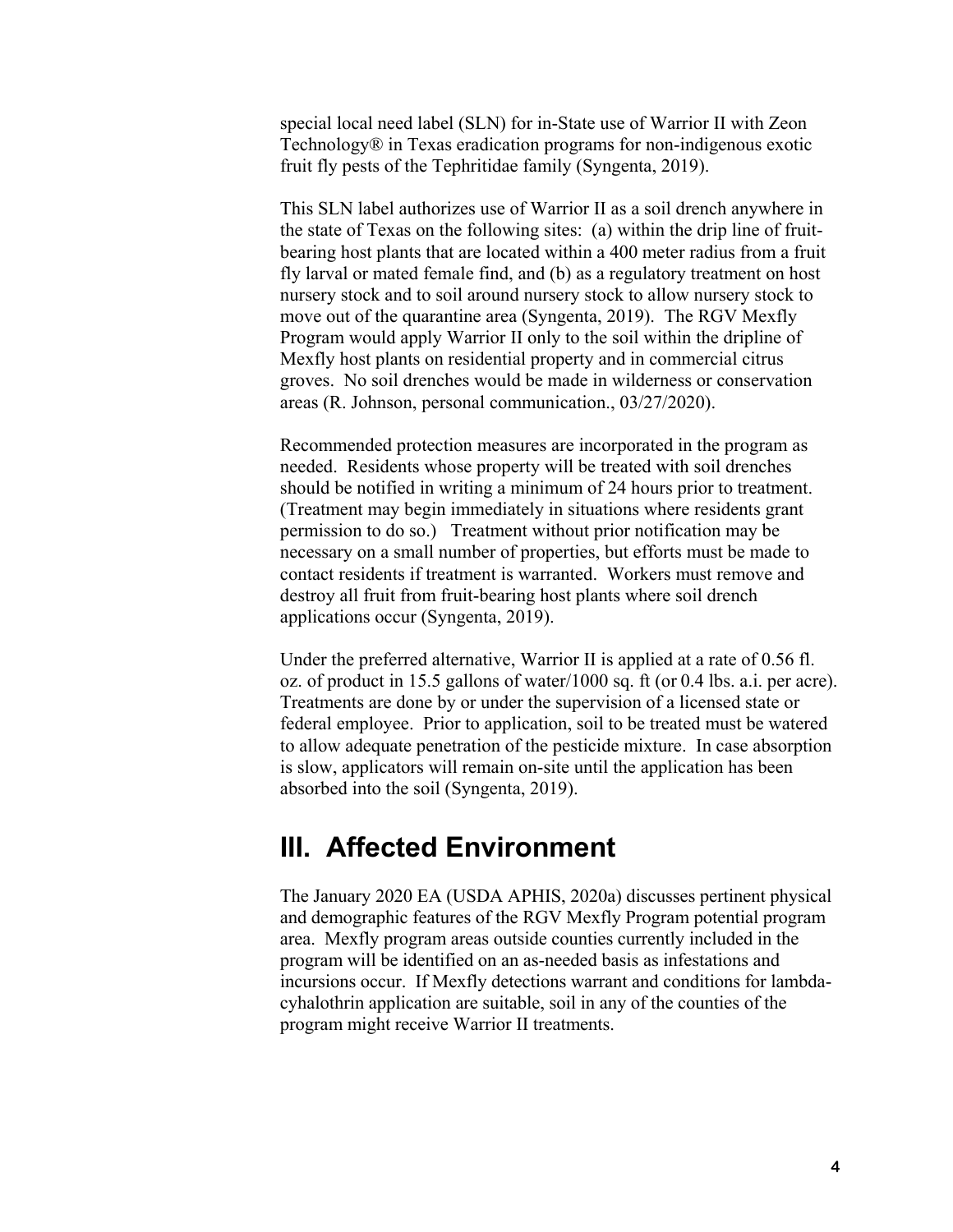## **IV. Potential Environmental Consequences**

This EA analyzes the potential environmental consequences of using a lambda-cyhalothrin soil drench for Mexfly control and eradication. The site-specific characteristics of the potential seven-county RGV Mexfly Program area were considered with respect to the potential of the preferred alternative to affect human health, nontarget species (including threatened and endangered species), and environmental quality. Potentially sensitive sites were identified, considered, and accommodated through special selection of eradication methods, and the use of specific mitigation measures. USDA APHIS will conduct any necessary additional environmental analyses if Mexfly detections lead to an expansion of the program boundary.

### **A. No Action**

Continuation of the RGV Mexfly Program as currently defined is highly unlikely to impact soil and water features in the affected environment. If eradication attempts are unsuccessful, USDA APHIS expects substantial economic losses to growers in the United States. Crop loss could lead to commodity scarcity, higher costs for U.S. consumers, and the temporary or permanent loss of valuable local and U.S. export markets.

### **B. Preferred Alternative**

This section considers to what extent implementation of the preferred alternative might affect the human environment. Under the preferred alternative, the RGV Mexfly Program would have the additional option to use a prescribed lambda-cyhalothrin soil drench for Mexfly eradication. Soil drenching would occur within the drip line of fruit-bearing host plants, or host nursery stock. Because of the pesticide's toxicity to humans and other nontarget species, applicators must see that no surface liquid remains after treatment, and ensure that all fruit from treated plants is destroyed (Syngenta, 2019).

#### **1. Human Health**

The principal concerns for human health are related to potential program use of the chemical pesticide, including lambda-cyhalothrin. Factors that affect the human health risk are associated with pesticide use, and include pesticide toxicity and exposure to humans. These factors are influenced by the use pattern and the environmental fate for a particular pesticide.

The majority of reported exposure incidents involve the use of lambdacyhalothrin products at home (indoors or outdoors) or under an occupational setting (mixing, loading, applying, reentering the treated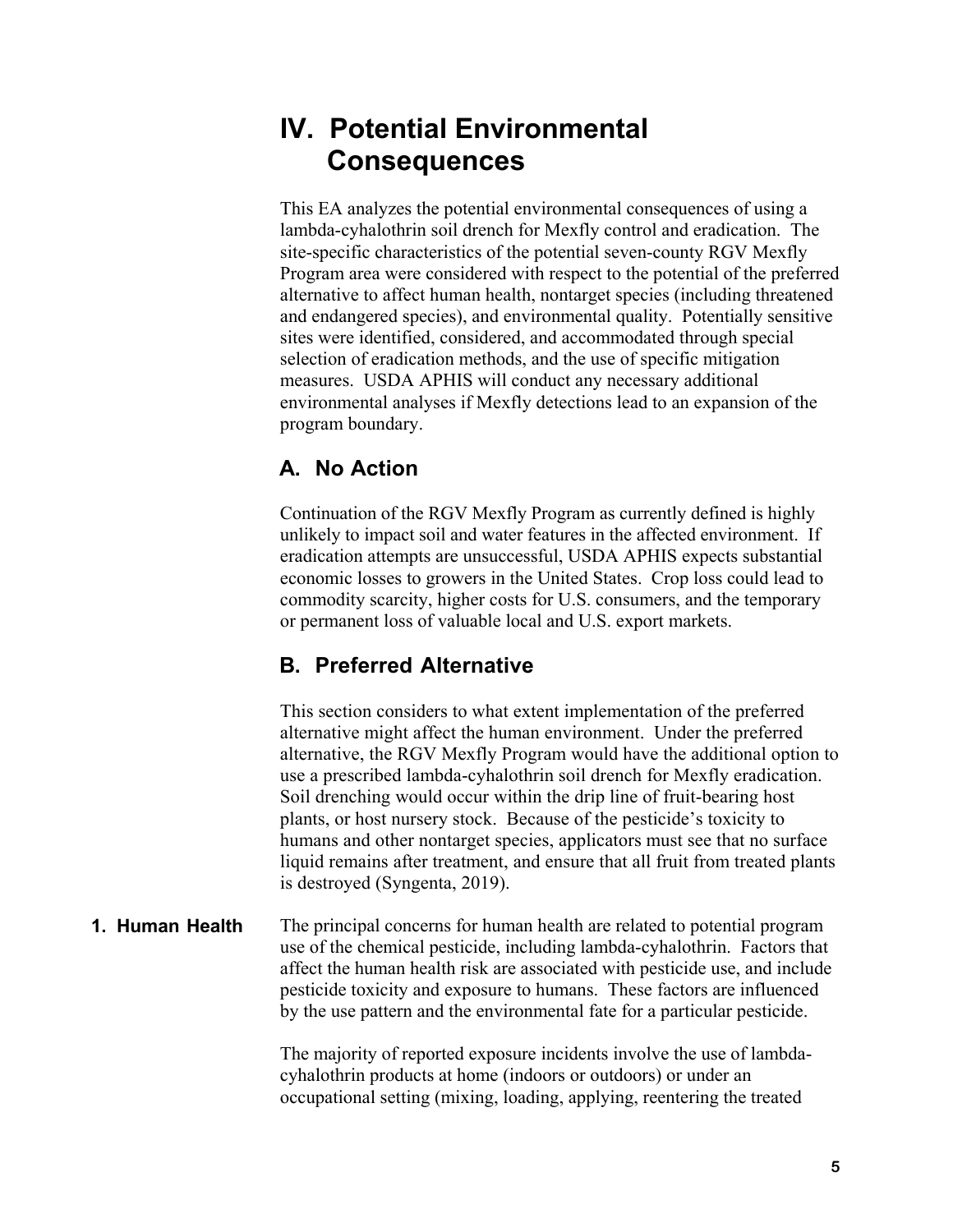grounds, inadvertent exposure). The most frequently reported symptoms were associated with dermal, respiratory, neurological, gastrointestinal, and ocular systems. The EPA concluded that there is no evidence that lambda-cyhalothrin induces any endocrine disruption, and classifies lambda-cyhalothrin as moderately toxic but not likely to be carcinogenic to humans (USDA APHIS, 2018d).

Approximately 77 percent of the Warrior II formulation contains ingredients other than lambda-cyhalothrin. Petroleum solvent and titanium dioxide are the two identified ingredients in this category; their percentages are not specified. The manufacturer's safety data sheet indicates that repeated exposure to petroleum solvent may cause skin dryness or cracking, irritation to the eyes, nose, throat, and lungs, or depression of the central nervous system. If swallowed, petroleum solvent may be aspirated and cause lung damage. The safety data sheet also indicates that titanium dioxide is considered possibly carcinogenic to humans. Prolonged exposure to titanium dioxide causes respiratory irritation and may lead to pulmonary fibrosis (USDA APHIS, 2018d).

Program use of lambda-cyhalothrin for fruit fly eradication should pose minimal risks to human health. Under the preferred alternative Mexfly eradication programs in Texas may employ ground-based targeted applications of spinosad or lambda-cyhalothrin, and MB as a fumigant. With proper use of personal protective equipment and engineering control, exposure for program workers is not expected. Based on program methods of application and environmental impact mitigation measures taken by the program, exposure to the general public is unlikely.

Accidental exposure from splash to unprotected body areas may occur. Because only certified applicators working with State and Federal agencies, or persons under their guidance, will work with Warrior II in the RGV Mexfly program, risk from accidental exposure is minimal. The risks to the public associated with potential exposure to lambda-cyhalothrin during soil drench applications, and dietary consumption of fruit from treated fruit-bearing trees are low, based on the program's required notification of the public, and destruction of fruit in treated areas. Pica behavior is reported in 10 to 32 percent of children ages 1 to 6. Consequently, the risks associated with residential children accidentally being exposed to treated soil through pica behaviors are low, because children of this age and with this disorder tend to be under adult supervision (USDA APHIS, 2018d).

A summary of the environmental fate of lambda-cyhalothrin is discussed in the Environmental Quality section (IV.C.4) of this document. The analyses and data of EIS1 and the associated human health risk assessment, indicate that exposures to lambda-cyhalothrin from normal program operations are not likely to result in substantial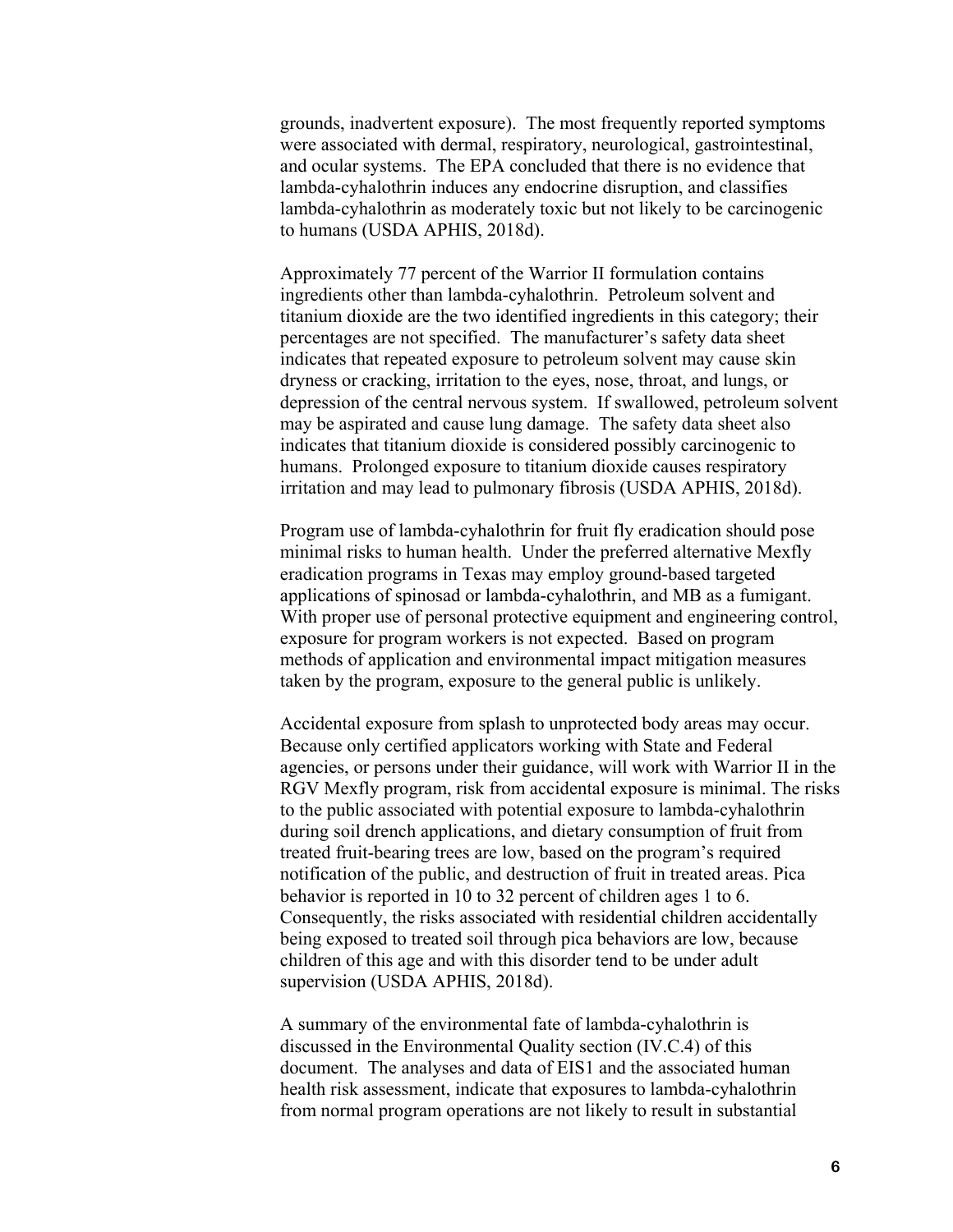adverse human health effects. (Refer to EIS1 (USDA APHIS, 2018a) and the human health section of the supporting risk assessment (USDA APHIS, 2018d) for more detailed information relative to human health risk.) Site inspections will be continued to ensure Warrior II treatments are not likely to affect humans. Applications may be rescheduled if strong winds or rainfall is forecast for outside areas to be treated. Lambda-cyhalothrin's toxicity is reduced by dilution from a storm's water and air movement. A well-coordinated pest eradication program using IPM technologies (including lambda-cyhalothrin soil drenches) results in the least use of chemical pesticides and minimizes their potential to adversely affect human health. The no action alternative is not expected to eliminate Mexfly as readily as the preferred alternative. Trying to manage the rapidly-expanding Mexfly infestation in the RGV without the option for eradicating soil-inhabiting Mexfly life stages would likely result in broader use of pesticides by homeowners and commercial growers, with correspondingly greater potential for adverse impacts to human health. The application of pesticides as soil drenches as prescribed for Mexfly cooperative program use is very highly unlikely to have any effects on historic places, children, minorities, low-income popoulations, Tribal members, or communities in addition to those impacts that were previously considered in the January 2020 RGV Mexfly cooperative eradication program EA. This method of application is not expected to pose any additional exposures or hazards based on the formulation and pesticide characteristics when used according to the label requirements. Under the preferred alternative, the principal concerns for nontarget species, including threatened and endangered species, relate to potential harm from the use of lambda-cyhalothrin. Paralleling human health risk, the risk to nontarget species is related to lambda-cyhalothrin's fate in the environment, its toxicity to the nontarget species, and its exposure to nontarget species. **2. Other Aspects of the Human Environment 3. Nontarget Species**

> USDA APHIS evaluated the potential risk of lambda-cyhalothrin to nontarget species in an ecological risk assessment (USDA APHIS, 2018d). The risk assessment concluded that the risk of lambda-cyhalothrin use to nontarget terrestrial vertebrates is expected to be very low. Available toxicity data for mammals and birds and the proposed use pattern suggest that the probability of exposure to a significant amount of lambdacyhalothrin that would result in adverse effects is very low. Primary exposure and risk for terrestrial vertebrates would be through the consumption of treated soil and any associated soil invertebrates. The low frequency of these treatments in the program, and the targeted application to soil in either containerized plants or beneath the drip line of host trees in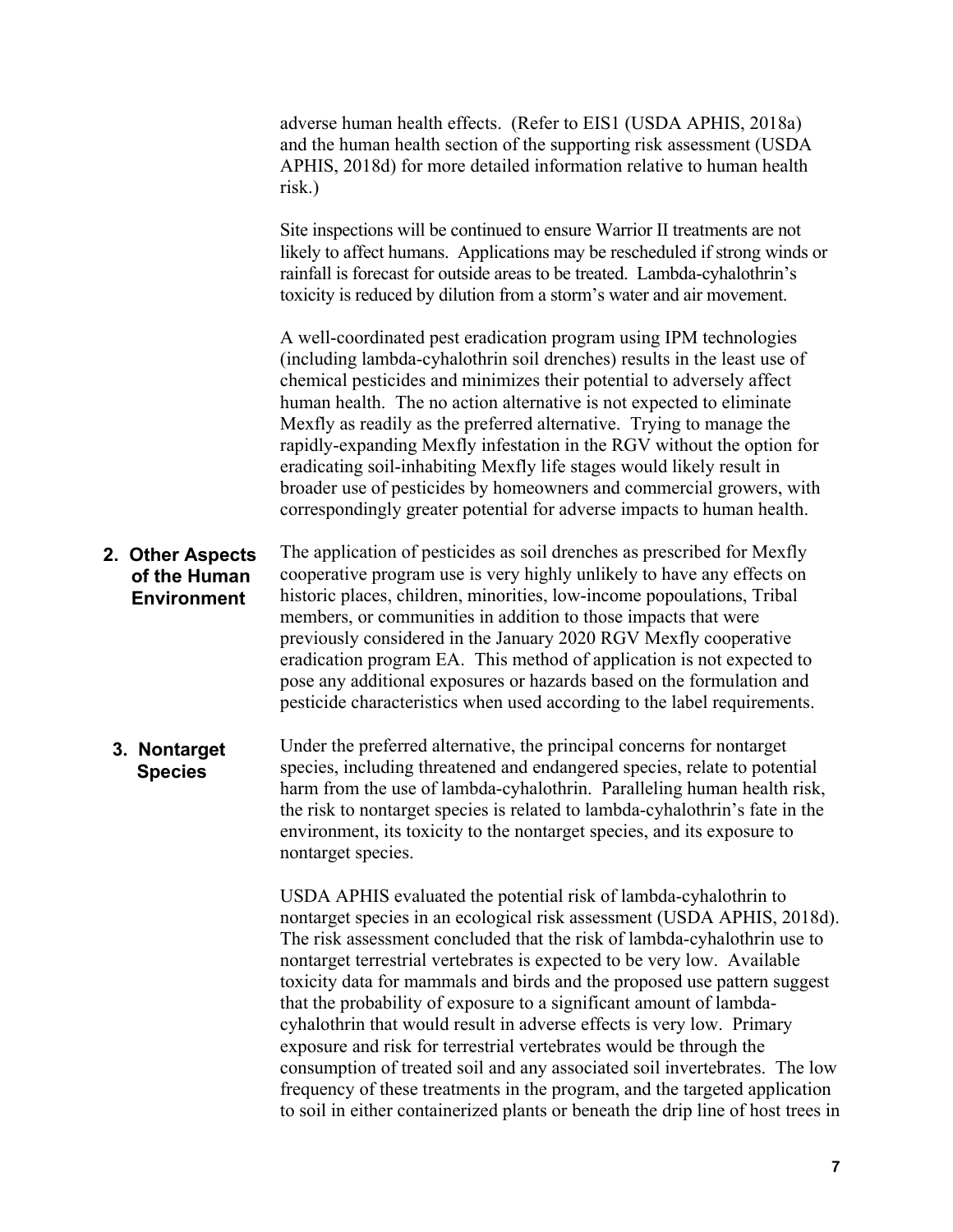a small area, suggest that nontarget birds and mammals would have to consume many times their daily food consumption rates to receive a dose that could result in an effect. Indirect effects through loss of prey items for insectivores are also not expected because applications are targeted to either containerized plants, where nontarget mammals and birds would not forage, or to small areas under the drip line of host trees. These treatments and their frequency of use in the program would not result in significant terrestrial invertebrate population declines that could impact prey consumption by mammals and birds that feed on insects. Lambdacyhalothrin would be expected to impact some soil-borne terrestrial invertebrates. However, the exposure estimate is below available earthworm acute and chronic exposure endpoints, suggesting that impacts to soil invertebrates would be mostly to sensitive arthropods. Any impacts would be limited to directly below the drip line where applications are being made and are not expected to have impacts over a large area.

Findings of the risk assessment indicate low risk to aquatic vertebrates and invertebrates. Lambda-cyhalothrin is highly toxic to aquatic species; however, the use pattern in the fruit fly program, the low frequency of use in the program, and the current label restrictions that require protection of aquatic areas are expected to result in low risk to aquatic vertebrates and invertebrates. In addition, the method of application reduces off-site transport from drift, and any transport would occur from runoff. Lambdacyhalothrin in runoff would be adsorbed to soil particles, and other organic matter, further reducing its availability to water column aquatic nontarget species. Exposure and risk are highest for aquatic nontarget species that use or occupy the sediment in an aquatic habitat; however, the risk is expected to be low.

The potential nontarget effects associated with lambda-cyhalothrin applications would not be part of the no action alternative. However, the no action alternative would not be as effective in elimination of the Mexfly infestation because the immature stages (larvae and pupae) of Mexfly are not targeted under the no action alternative.

Conservation areas in the lower RGV provide important habitat for a wide variety of wildlife that cannot be seen anywhere else in the United States. The lower RGV contains numerous protected wetlands, parkland and refuges; the Padre Island National Seashore, the Laguna Atascosa National Wildlife Refuge, the Santa Ana National Wildlife Refuge, and the Lower RGV National Wildlife Refuge are within the seven-county Mexfly program area. USDA APHIS' Mexfly programs are designed to prevent the introduction of program chemicals into nontargeted areas. Sites near the program area that might require special consideration, should the program area expand, include irrigation canals, coastal wetlands, and salt lakes of potential ecological importance. No program lambda-cyhalothrin applications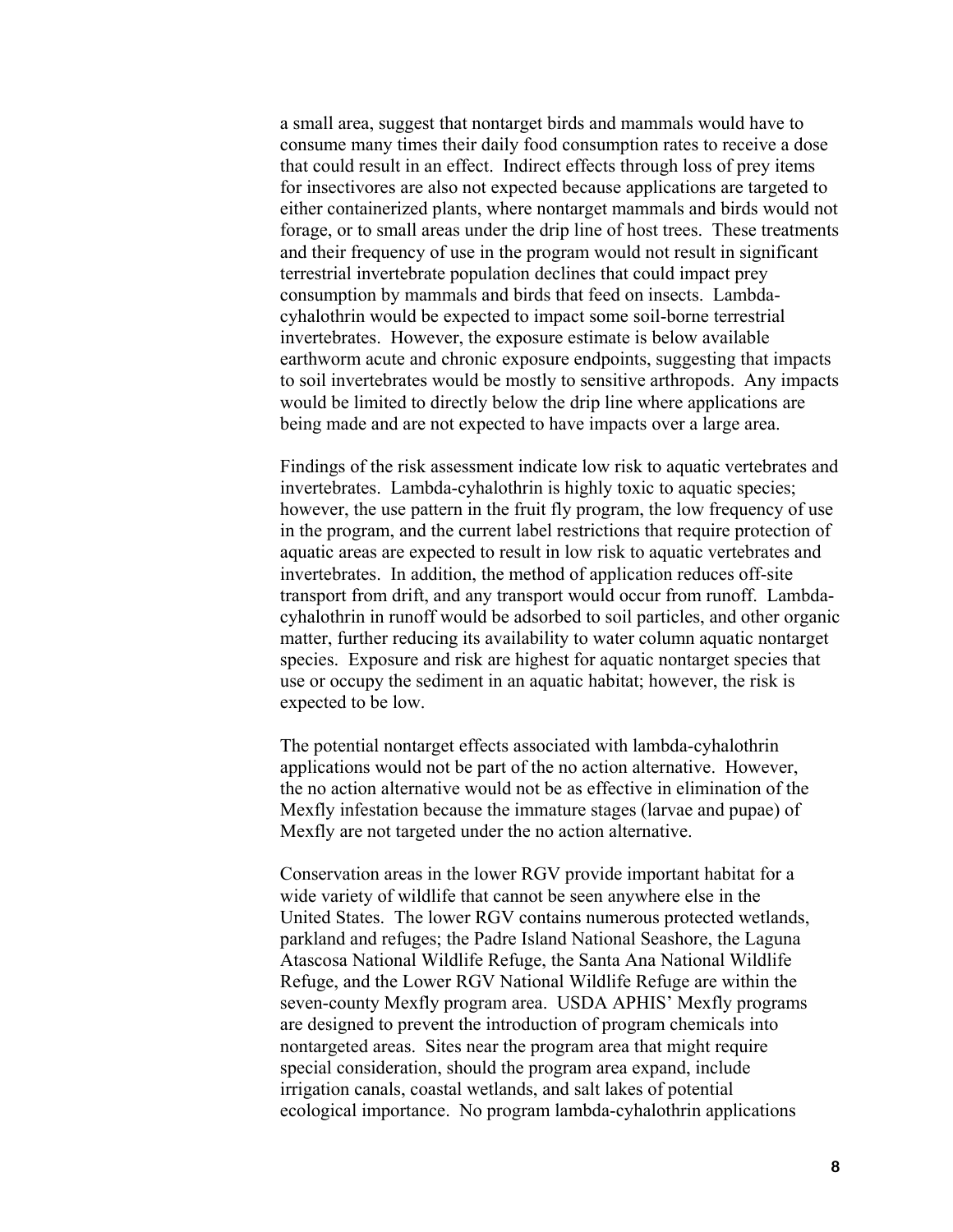will be permitted at these sites or within refuges or other protected areas. Aerial SIT and surveillance trapping will continue, and fruit stripping by hand will be undertaken if Mexfly detections occur at such locations.

#### **a. Migratory Birds**

Unless permitted by regulation, the Migratory Bird Treaty Act of 1918 (16 U.S.C. §§ 703–712) provides that it is unlawful to pursue, hunt, take, capture, kill, attempt to take, capture or kill, possess, offer for sale, sell, offer to purchase, purchase, deliver for shipment, ship, cause to be shipped, deliver for transportation, transport, cause to be transported, carry, or cause to be carried by any means whatever, receive for shipment, transportation or carriage, or export, at any time, or in any manner, any migratory bird or any part, nest, or egg of any such bird.

Executive Order (EO) 13186, "Responsibilities of Federal Agencies to Protect Migratory Birds," directs Federal agencies taking actions with a measurable negative effect on migratory bird populations to develop and implement a memorandum of understanding (MOU) with the U.S. Fish and Wildlife Service (FWS); this promotes the conservation of migratory bird populations. On August 2, 2012, an MOU between USDA APHIS and FWS was signed to facilitate the implementation of this EO.

More than 500 species of birds have been documented in the lower RGV (FWS, undated; Cornell Lab of Ornithology, 2018). The lower RGV is an important migration corridor which provides suitable habitat for many bird species. (See table 1 for a list of migratory birds of conservation concern in Brooks, Cameron, Hidalgo, Starr, Webb, Willacy, and Zapata Counties.) Birds of conservation concern are bird species, subspecies, and populations of migratory nongame birds which, without additional conservation actions, are likely to become candidates for listing under the Endangered Species Act.

USDA APHIS evaluated the proposed Mexfly program in terms of potential impact on migratory avian species (USDA APHIS, 2018d). Available oral and dietary dosing studies suggest that lambdacyhalothrin is practically non-toxic to birds. Toxicity data for birds as well as the proposed use pattern suggest that the probability of exposure to a significant amount of lambda-cyhalothrin that would result in adverse effects to birds is very low.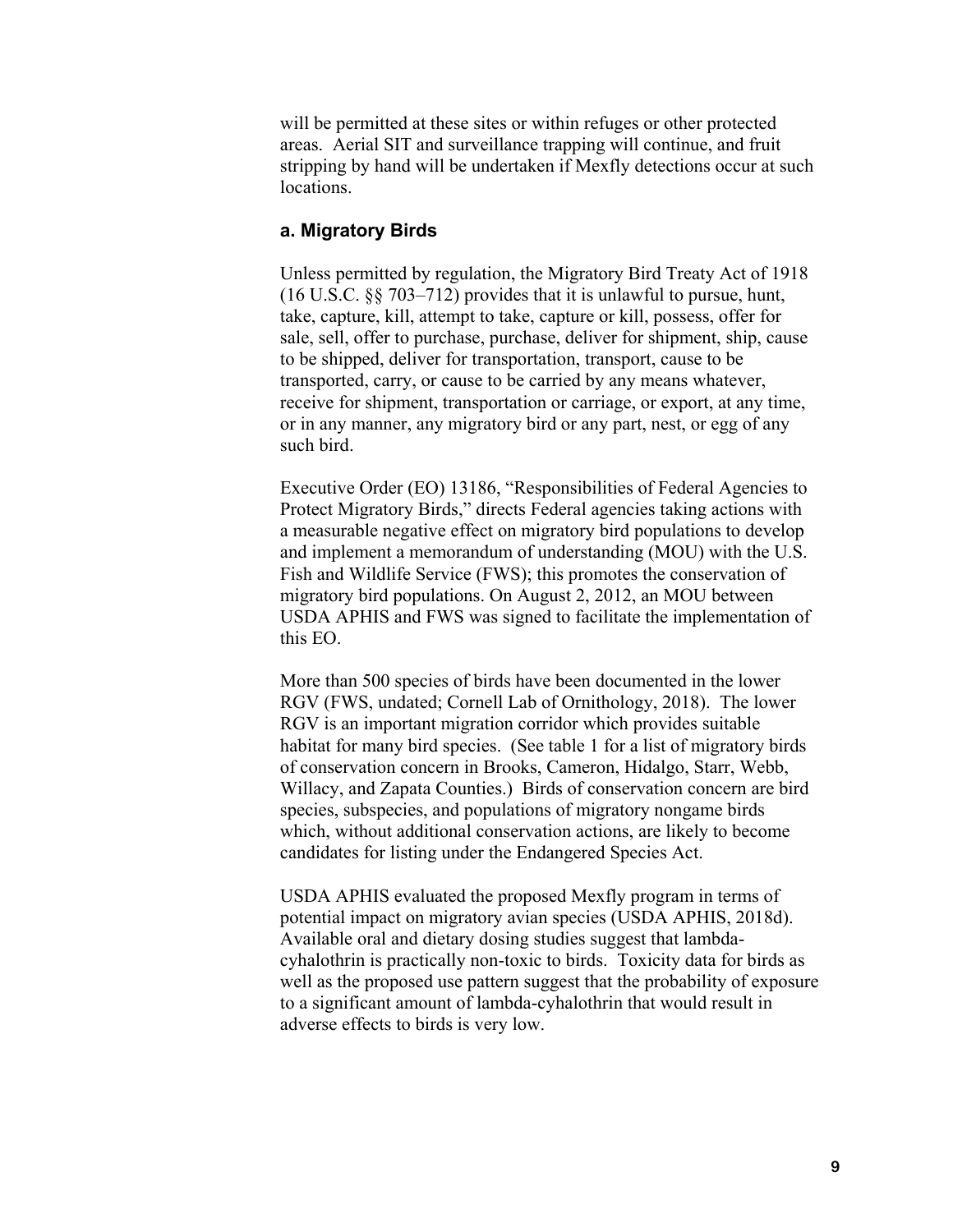|                            | $\cdots$ $\cdots$ $\cdots$   |                         |
|----------------------------|------------------------------|-------------------------|
| <b>Common Name</b>         | <b>Scientific Name</b>       | <b>Breeding Season</b>  |
| Altamira oriole            | Icterus gularis              | April 1-July 15         |
| American golden-plover     | Pluvialis dominica           | <b>Breeds elsewhere</b> |
| American oystercatcher     | Haematopus palliatus         | April 15-August 31      |
| Audubon's oriole           | Icterus graduacauda          | April 15-September 20   |
| Audubon's shearwater       | Puffinus Iherminieri         | <b>Breeds elsewhere</b> |
| Bald eagle*                | Haliaeetus leucocephalus     | October 15-July 31      |
| Band-rumped storm-petrel   | Oceanodroma castro           | <b>Breeds elsewhere</b> |
| <b>Black rail</b>          | Laterallus jamaicensis       | March 1-September 15    |
| <b>Black skimmer</b>       | Rynchops niger               | May 20-September 15     |
| Black-legged kittiwake     | Rissa tridactyla             | <b>Breeds elsewhere</b> |
| <b>Black skimmer</b>       | Rhynchops niger              | May 20-September 15     |
| Bonaparte's gull           | Chroicocephalus philadelphia | <b>Breeds elsewhere</b> |
| Botteri's sparrow          | Aimophila botterii           | June 15-September 15    |
| <b>Bridled</b> tern        | Onychoprion anaethetus       | <b>Breeds elsewhere</b> |
| Brown pelican              | Pelecanus occidentalis       | January 15–September 30 |
| Buff-breasted sandpiper    | Calidris subruficollis       | <b>Breeds elsewhere</b> |
| Burrowing owl              | Athene cunicularia           | March 15-August 31      |
| Cassin's sparrow           | Aimophila cassinii           | August 1-October 10     |
| Chestnut-collared longspur | Calcarius ornatus            | <b>Breeds elsewhere</b> |
| Clapper rail               | Rallus crepitans             | April 10-October 31     |
| Common loon                | Gavia immer                  | <b>Breeds elsewhere</b> |
| Common tern                | Sterna hirundo               | <b>Breeds elsewhere</b> |
| Cory's shearwater          | Calonectris diomedea         | <b>Breeds elsewhere</b> |
| Curve-billed thrasher      | Toxostoma curvirostre        | February 15-August 15   |
| Double-crested cormorant   | Phalacrocorax auritus        | April 20-August 31      |
| Elf owl                    | Micrathene whitneyi          | May 1-July 15           |
| Golden eagle*              | Aquila chrysaetos            | January 1–August 31     |
| Great black-backed gull    | Larus marinus                | <b>Breeds elsewhere</b> |
| Great shearwater           | Puffinus gravis              | <b>Breeds elsewhere</b> |
| Gull-billed tern           | Gelochelidon nilotica        | May 1-July 31           |
| Herring gull               | Larus argentatus             | April 20-August 31      |
| Hooded oriole              | Icterus cucullatus           | April 20-August 15      |
| Hudsonian godwit           | Limosa haemastica            | <b>Breeds elsewhere</b> |

**Table 1. Migratory Birds of Conservation Concern in Brooks, Cameron, Hidalgo, Starr, Webb, Willacy, and Zapata Counties.**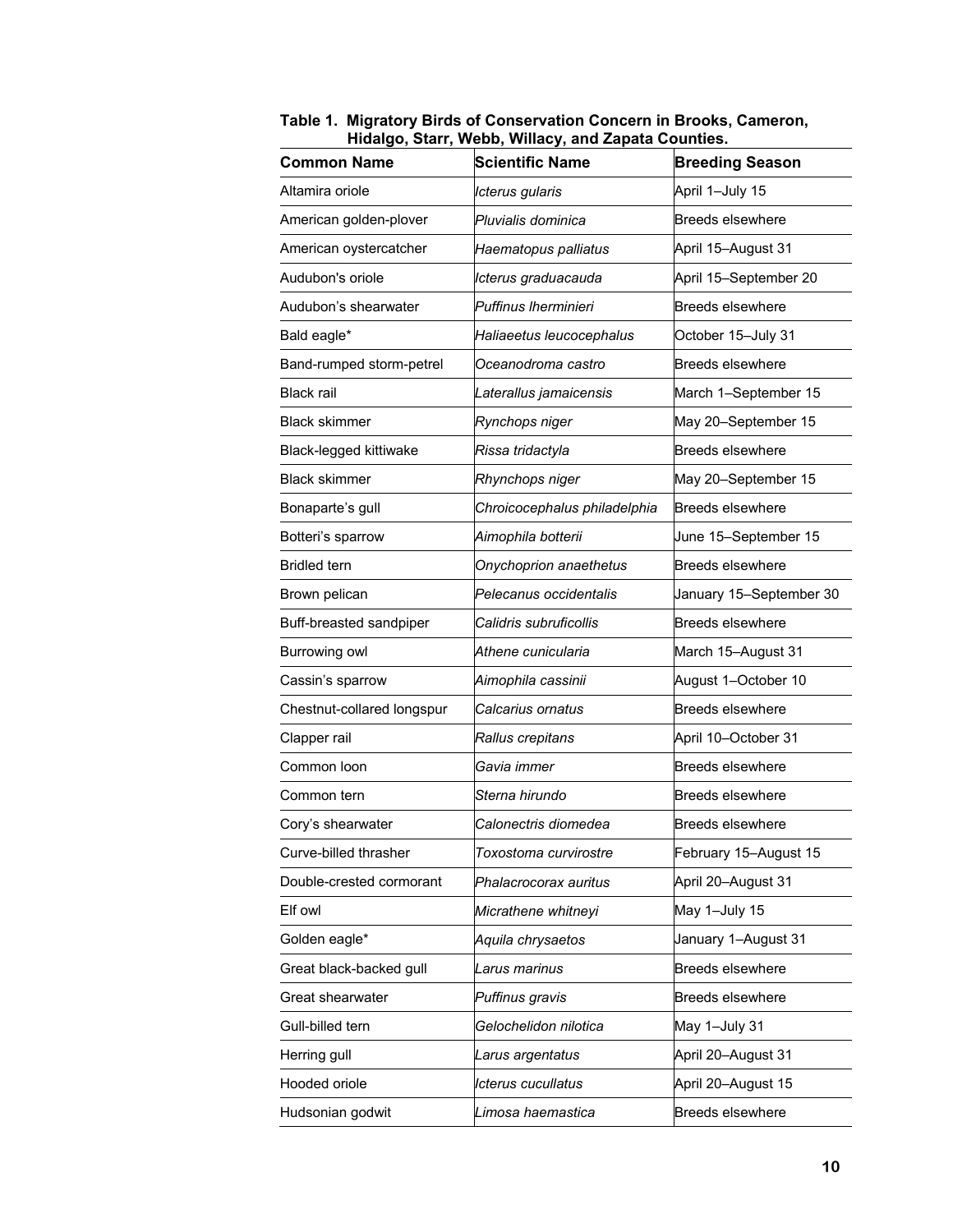| <b>Common Name</b>                                              | <b>Scientific Name</b>   | <b>Breeding Season</b>  |  |
|-----------------------------------------------------------------|--------------------------|-------------------------|--|
| King rail                                                       | Rallus elegans           | May 1-September 5       |  |
| Lark bunting                                                    | Calamospiza melanocorys  | <b>Breeds elsewhere</b> |  |
| Le Conte's sparrow                                              | Ammodramus leconteii     | <b>Breeds elsewhere</b> |  |
| Lesser yellowlegs                                               | Tringa flavipes          | <b>Breeds elsewhere</b> |  |
| Long-billed curlew                                              | Numenius americanus      | <b>Breeds elsewhere</b> |  |
| Long-tailed duck                                                | Clangula hyemalis        | <b>Breeds elsewhere</b> |  |
| Magnificent frigatebird                                         | Fregata magnificens      | <b>Breeds elsewhere</b> |  |
| Manx shearwater                                                 | Puffinus puffinus        | April 15-October 31     |  |
| Marbled godwit                                                  | Limosa fedoa             | <b>Breeds elsewhere</b> |  |
| Mountain plover                                                 | Charadrius montanus      | <b>Breeds elsewhere</b> |  |
| Nelson's sparrow                                                | Ammodramus nelsoni       | <b>Breeds elsewhere</b> |  |
| Northern gannet                                                 | Morus bassanus           | <b>Breeds elsewhere</b> |  |
| Parasitic jaeger                                                | Stercorarius parasiticus | <b>Breeds elsewhere</b> |  |
| Pomarine jaeger                                                 | Stercorarius pomarinus   | <b>Breeds elsewhere</b> |  |
| Prothonotary warbler                                            | Protonotaria citrea      | April 1-July 31         |  |
| Red-breasted merganser                                          | Mergus serrator          | <b>Breeds elsewhere</b> |  |
| Reddish egret                                                   | Egretta rufescens        | March 1-September 15    |  |
| Red-breasted merganser                                          | Mergus serrator          | <b>Breeds elsewhere</b> |  |
| Red-necked phalarope                                            | Phalaropus lobatus       | <b>Breeds elsewhere</b> |  |
| Ring-billed gull                                                | Larus delawarensis       | <b>Breeds elsewhere</b> |  |
| Royal tern                                                      | Thalasseus maximus       | April 15-August 31      |  |
| Seaside sparrow                                                 | Ammodramus maritimus     | May 10-August 20        |  |
| Semipalmated sandpiper                                          | Calidris pusilla         | <b>Breeds elsewhere</b> |  |
| Short-billed dowitcher                                          | Limnodromus griseus      | <b>Breeds elsewhere</b> |  |
| Sooty tern                                                      | Onychoprion fuscatus     | March 10-July 31        |  |
| Sprague's pipit                                                 | Anthus spragueii         | <b>Breeds elsewhere</b> |  |
| Surf scoter                                                     | Melanitta perspicillata  | Breeds elsewhere        |  |
| Swallow-tailed kite                                             | Elanoides forficatus     | March 10-June 30        |  |
| Varied bunting                                                  | Passerina versicolor     | April 25-September 30   |  |
| Whimbrel                                                        | Numenius phaeopus        | <b>Breeds elsewhere</b> |  |
| White-winged scoter                                             | Melanitta fusca          | <b>Breeds elsewhere</b> |  |
| Willet                                                          | Tringa semipalmata       | April 20-August 5       |  |
| Wilson's plover                                                 | Charadrius wilsonia      | April 1-August 20       |  |
| *Also protected under the Bald and Golden Eagle Protection Act. |                          |                         |  |

(Source: FWS, 2018)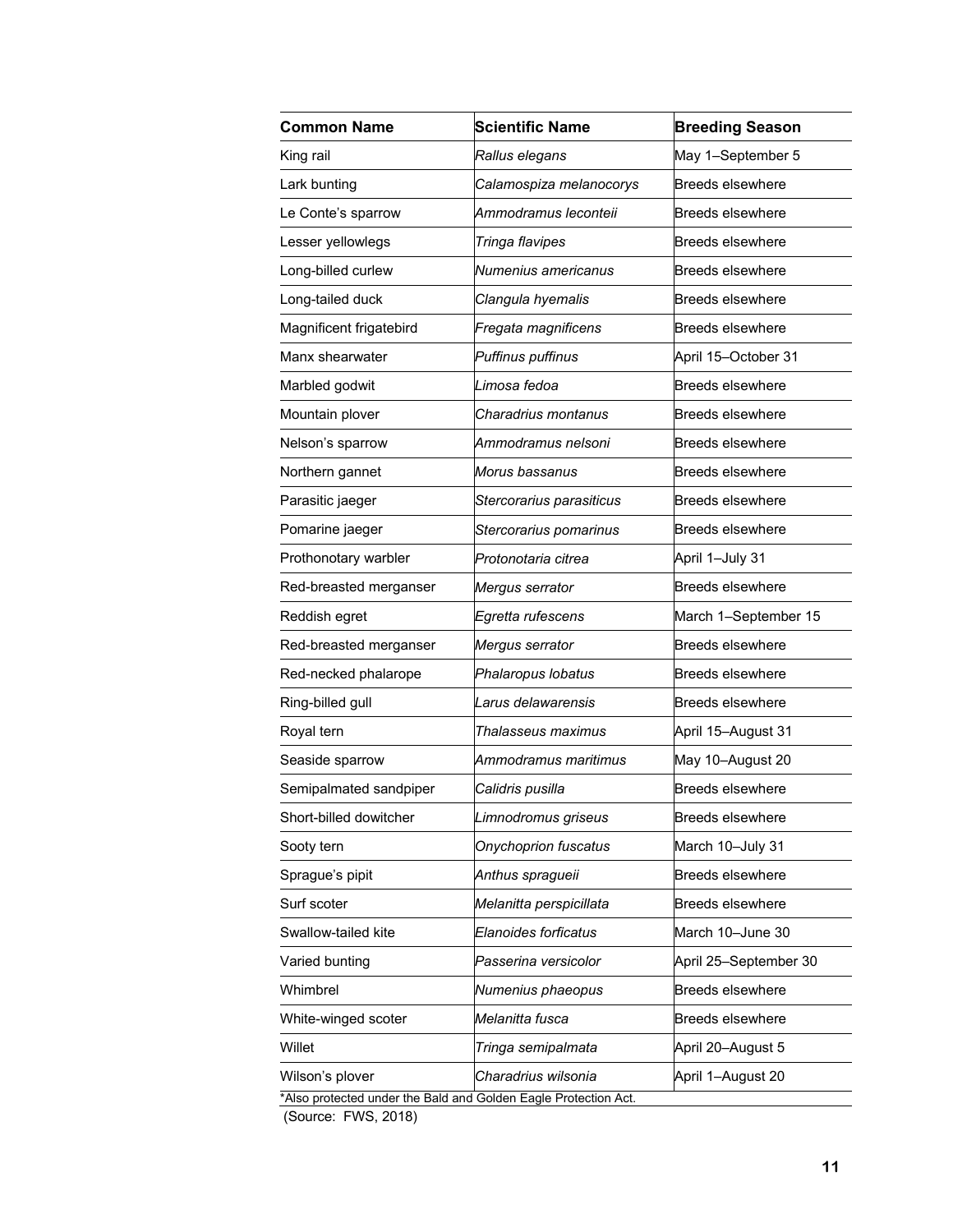In a July 2015 concurrence letter for Endangered Species Act (ESA) consultation, FWS made recommendations regarding the protection of migratory birds (FWS, 2015). FWS recommended that activities requiring vegetation removal or disturbance avoid the peak nesting period of March through August to avoid destruction of individual birds, nests, or eggs. If project activities must be conducted during this time, FWS recommends surveying for nests prior to commencing work. If a nest is found, if possible, FWS recommends that a buffer of vegetation  $(≥ 50 feet)$  remain around the nest until young have fledged or the nest is abandoned.

#### **b. Endangered Species Act**

Section 7 of the ESA and ESA's implementing regulations require Federal agencies to consult with FWS and/or the National Marine Fisheries Service (NMFS) to ensure that their actions are not likely to jeopardize the continued existence of threatened or endangered species or result in the destruction or adverse modification of critical habitat. If listed species or critical habitat are present in the area and program activities may affect them, USDA APHIS consults with FWS and NMFS, as appropriate.

There are 19 federally listed species in Brooks, Cameron, Hidalgo, Starr, Webb, Willacy, and Zapata Counties: ocelot (*Leopardus pardalis*), Gulf Coast jaguarundi (*Felis yagouaroundi*), West Indian manatee (*Trichechus manatus*), northern aplomado falcon (*Falco femoralis septentrionalis*), least tern, Interior population (*Sterna antillarum*), piping plover (*Charadrius melodus*), red knot (*Calidris canutus rufa*), hawksbill sea turtle (*Eretmochelys imbricata*), leatherback sea turtle (*Dermochelys coriacea*), Kemp's Ridley sea turtle (*Lepidochelys kempii*), green sea turtle (*Chelonia mydas*), loggerhead sea turtle (*Caretta caretta*), Texas hornshell (*Popenaias popei*), ashy dogweed (*Thermophylla tephroleuca*), South Texas ambrosia (*Ambrosia cheiranthifolia*), Texas ayenia (*Ayenia limitaris*), Walker's manioc (*Manihot walkerae*), star cactus (*Astrophytum asterias*), and Zapata bladderpod (*Lesquerella thamnophila*) (FWS, 2020).

USDA APHIS prepared a programmatic biological assessment (BA) for program activities in Cameron, Hidalgo, and Willacy Counties that was submitted to FWS in 2008, and received a concurrence letter dated July 31, 2008. Since then, this programmatic consultation has been updated yearly to include any new listed species or critical habitat in the program counties. In 2016, USDA APHIS submitted a BA to FWS to add Webb and Zapata Counties to the programmatic consultation; Brooks and Starr Counties were added in 2017. Most recently, USDA APHIS submitted a BA to FWS that considered the potential impacts of lambda-cyhalothrin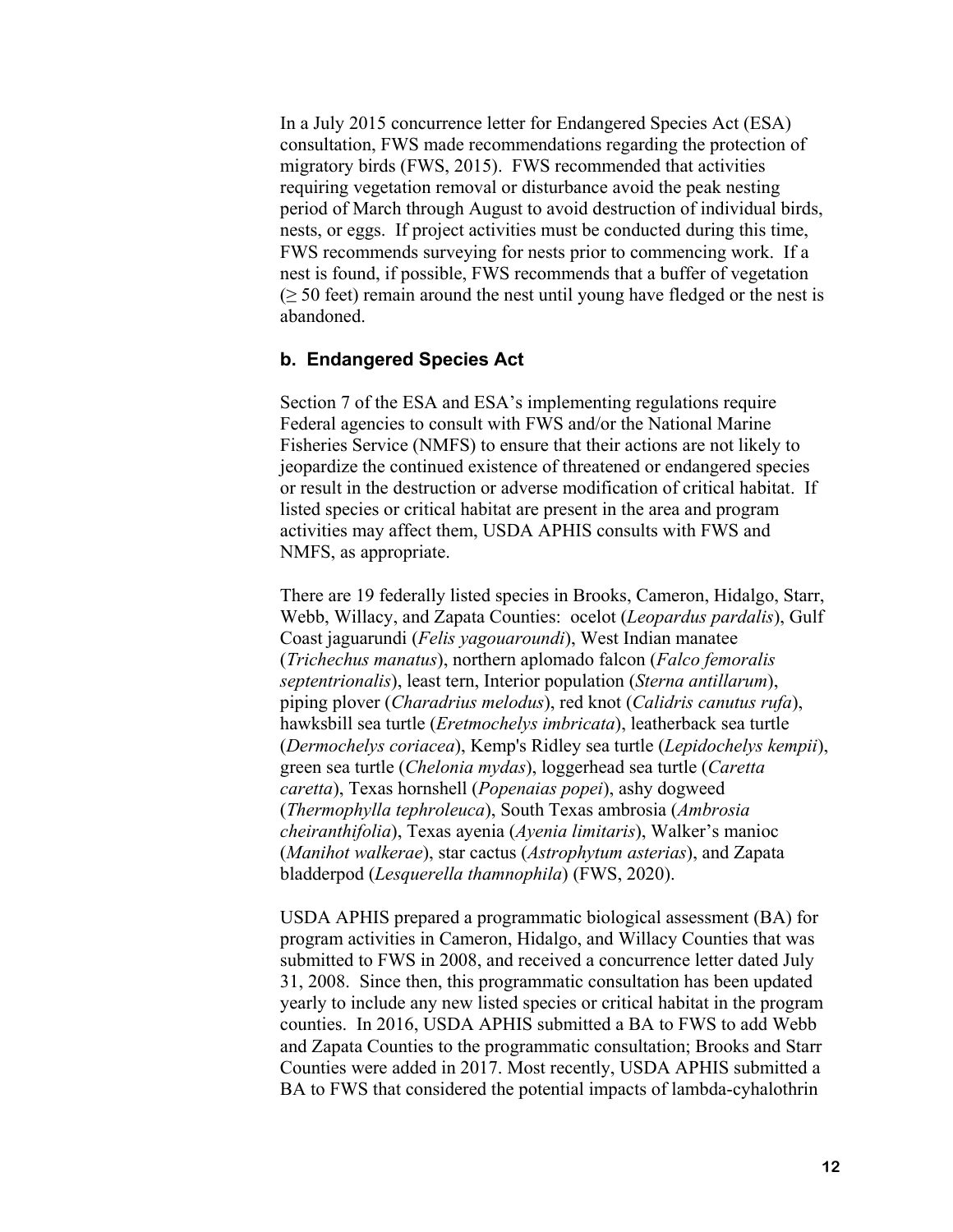soil drenches on federally-listed species in the program area (USDA APHIS, 2020c).

USDA APHIS determined that the targeted application of lambdacyhalothrin soil drenches beneath host plants in residential and commercial citrus situations will have no effect on the West Indian manatee. Lambda-cyhalothrin is moderately toxic to mammals, but it strongly adsorbs to soil and is unlikely to contaminate water via runoff. In addition, this treatment would not be applied in the habitat of the manatee, and critical habitat is not present in the program area.

Lambda-cyhalothrin soil drenches will have no effect on the ocelot or Gulf Coast jaguarundi because these targeted treatments will not occur in the brushy, natural habitat of these species. The cats would not be exposed to lambda-cyhalothrin because it will be applied beneath the dripline of host plants where immature Mexfly stages may occur in the soil.

The green, leatherback, Kemp's Ridley, loggerhead, and hawksbill sea turtles occur in the program area, although no critical habitat for these species occurs in the program area. Treatments would not occur in nesting areas of sea turtles. Insecticide treatments would not be made to aquatic areas. The targeted application of lambda-cyhalothrin soil drench prevents drift of the insecticide into areas inhabited by sea turtles. Therefore, lambda-cyhalothrin soil drenches would have no effect on sea turtles.

Lambda-cyhalothrin soil drenches will have no effect on listed birds in the program area. Critical habitat for the piping plover is also within the program area, but lambda-cyhalothrin treatments would not occur within critical habitat. Lambda-cyhalothrin is considered practically non-toxic to birds. Soil drenches using lambda-cyhalothrin would not be conducted in the habitats of these birds; thus, they would not be exposed to lambdacyhalothrin and would not be disturbed by drenching activities. The localized and direct application of lambda-cyhalothrin soil drenches would not result in any impacts to the food of these birds.

Lambda-cyhalothrin drenches would have no effect on listed plants in the program area. These plants are not Mexfly hosts and thus, drenches would not be applied to them. Also, pollinators of these plants would not be affected. The targeted application of lambda-cyhalothrin only to fruit fly host plants would eliminate any impacts to listed plants, and lambdacyhalothrin would not be applied in the critical habitat of the Zapata bladderpod*.*

Lambda-cyhalothrin exposure from program treatments could affect the Texas hornshell (*Popenaias popei*). Toxicity to freshwater aquatic invertebrates is high (USDA APHIS, 2018d). Therefore, a 25-foot treatment buffer will be used from the Rio Grande in Webb County to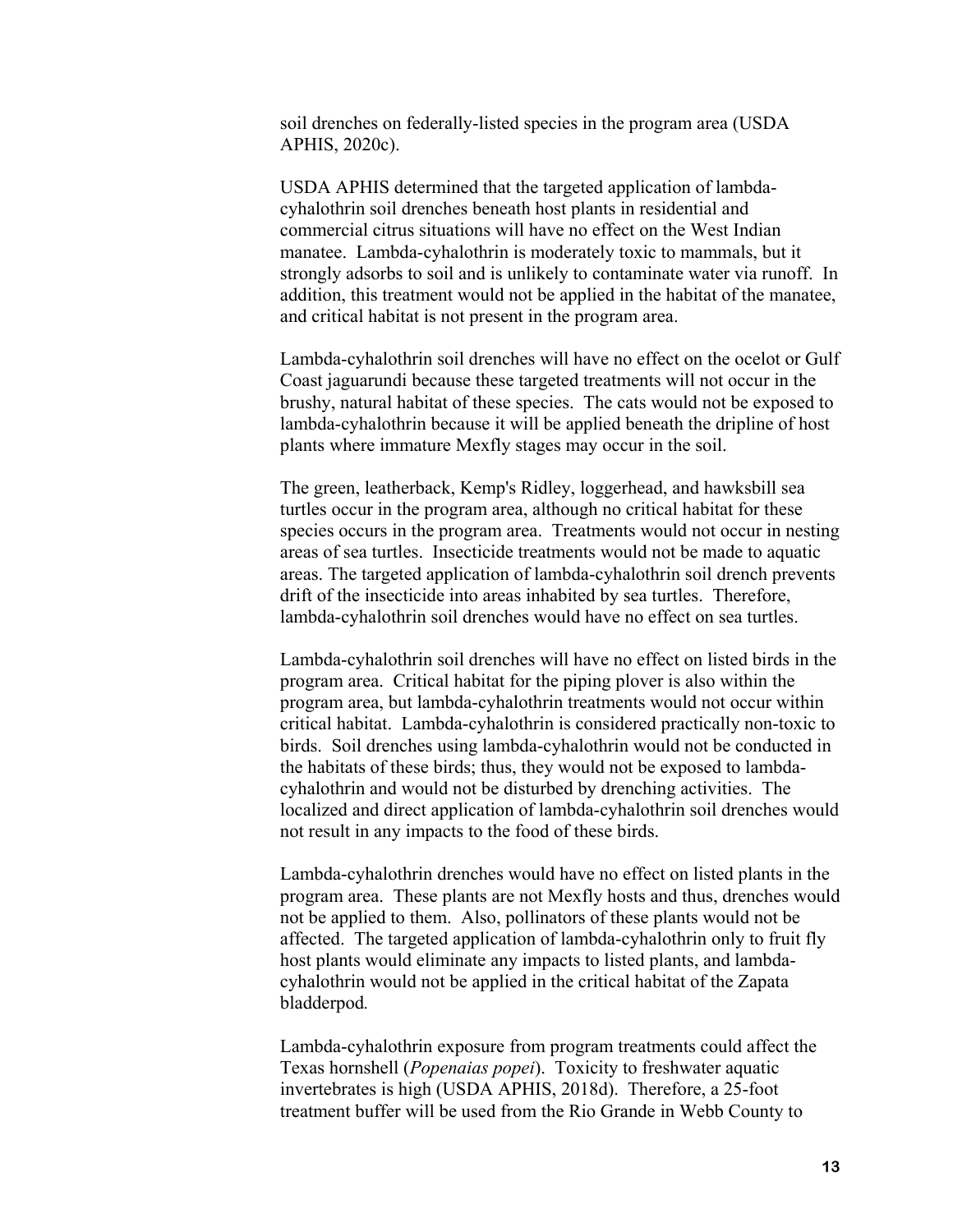prevent lambda-cyhalothrin from entering waters inhabited by the Texas hornshell. Sterile Mexflies can be released or fruit stripping will take place within buffer areas. With the implementation of these measures, USDA APHIS has determined that Mexfly eradication may affect, but is not likely to adversely affect the Texas hornshell. USDA APHIS received a concurrence letter from FWS dated March 20, 2020.

USDA APHIS coordinates with FWS, Texas Coastal Ecological Services Field Office in Houston, Texas, and the Alamo Ecological Services sub-office before implementing Mexfly program activities. FWS reviews maps of the quarantined area, and notifies USDA APHIS if listed species are present in the program area. If listed species are present, USDA APHIS implements protection measures for those species, as described in the most recent programmatic BAs (USDA APHIS, 2020c; USDA APHIS, 2018h). (Refer to EIS1 (USDA APHIS, 2018a) and the ecological sections of the supporting risk assessments (USDA APHIS, 2018a, 2018b, 2018c, 2018d, 2018e, 2018f, 2018g, 2014, 2003) for more detailed consideration of program pesticide risk to nontarget species.)

Should the program area expand or program activities change, or additional species are listed or critical habitat is designated in the program area, USDA APHIS will reinitiate consultation with FWS and other appropriate agencies, as necessary. A complete administrative record of this review is available upon request.

#### **4. Environmental Quality**

The principal environmental quality concerns are for the protection of air quality, water quality, and the minimization of the potential for environmental contamination. In relation to preserving environmental quality, program pesticides remain the major concern for the public and the program. Although program pesticide use is limited, the proposed action would result in a controlled release of chemicals into the environment. The fate of those chemicals varies with respect to the environmental component (air, water, or other substrate) and its characteristics (temperature, pH, dilution, etc.). The environmental fate of lambda-cyhalothrin is outlined below. (Refer to EIS1 (USDA APHIS, 2018a) and the supporting risk assessments (USDA APHIS, 2018b, 2018c, 2018d, 2018e, 2018f, 2018g, 2014, 2003) for a more detailed consideration of the program pesticides' environmental fates.)

Lambda-cyhalothrin is not mobile and tends to strongly adsorb to organic matter in soil based on its high organic carbon/water partition coefficient (KOC). Lambda-cyhalothrin has a low potential to leach as dissolved residues in percolating water because of its low water solubility and high mean KOC. In the water column, lambda-cyhalothrin tends to adsorb to suspended particulate materials such as clay particles and organic matter, transport with the suspended particulates through aquatic systems, and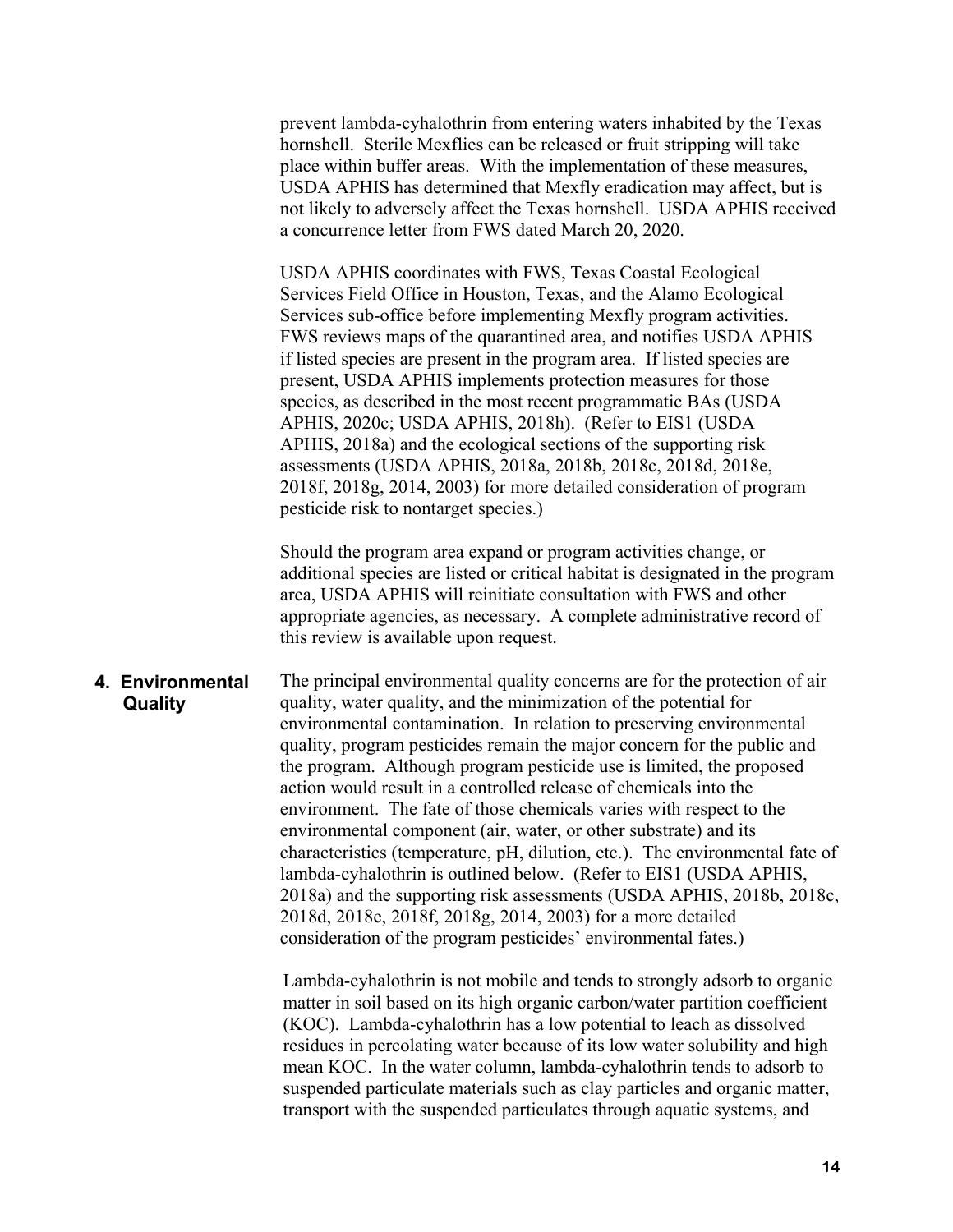settle in the sediments. Volatilization of lambda-cyhalothrin from soil and water surfaces occurs slowly. Volatilization from foliage occurs more rapidly.

Lambda-cyhalothrin is moderately persistent in the environment. It degrades in the environment through a combination of biotic and abiotic mechanisms (photolysis, hydrolysis, and microbial biodegradation). When exposed to sunlight, lambda-cyhalothrin in water and soil photodegrades and has half-lives of 24.5 days and 53.7 days, respectively. In water, lambda-cyhalothrin is stable and no hydrolysis occurs at a pH below 8; it has been reported to hydrolyze in water at a pH of 9 with a half-life of approximately 9 days or 13 days. Lambda-cyhalothrin biodegrades at moderate rates (half-lives ranging from 12 to 72 days) under both aerobic and anaerobic soil metabolism conditions. Lambdacyhalothrin aquatic biodegradation is slow with metabolism half-lives ranging from 113-142 days (USDA APHIS, 2018d).

Lambda-cyhalothrin partitions to lipids suggesting a high potential to bioconcentrate due to its high octanol/water partition coefficient (KOW) and low water solubility. The reported bioconcentration factor in fish is 2,240. Lambda-cyhalothrin in soil is not easily taken up by the roots of vascular plants because it strongly adsorbs to soil. Aquatic macrophytes can take up lambda-cyhalothrin in water via their roots. Through translocation, lambda-cyhalothrin uptake partitions into upper plant biomass. The uptake rates of various macrophytes are species- and pesticide-specific (USDA APHIS, 2018d).

Urban and agricultural runoff may flow directly into local waters, picking up trash, dirt, chemicals, and other contaminants along the way. If treatment is indicated in close proximity to a body of water where pesticides might be directly discharged into the water, TDA will analyze the environmental setting, and establish and follow site-specific best management practices.

Mitigation measures will be applied to protect marine and freshwater resources. The prescribed method for program applications of Warrior II minimizes the potential for pesticide drift and runoff. Personnel applying Warrior II will adhere to label directions, Federal and State laws, and recommendations of the environmental compliance staff associated with the program. Waterbody contact is not anticipated due to the targeted application methods, the use of distance buffers, and the environmental fate of the pesticides used in Mexfly cooperative eradication programs. The approaches used by the RGV Mexfly Program to mitigate for adverse impacts to waterbodies are detailed in the January 2020 EA and EIS1 (USDA APHIS, 2018a).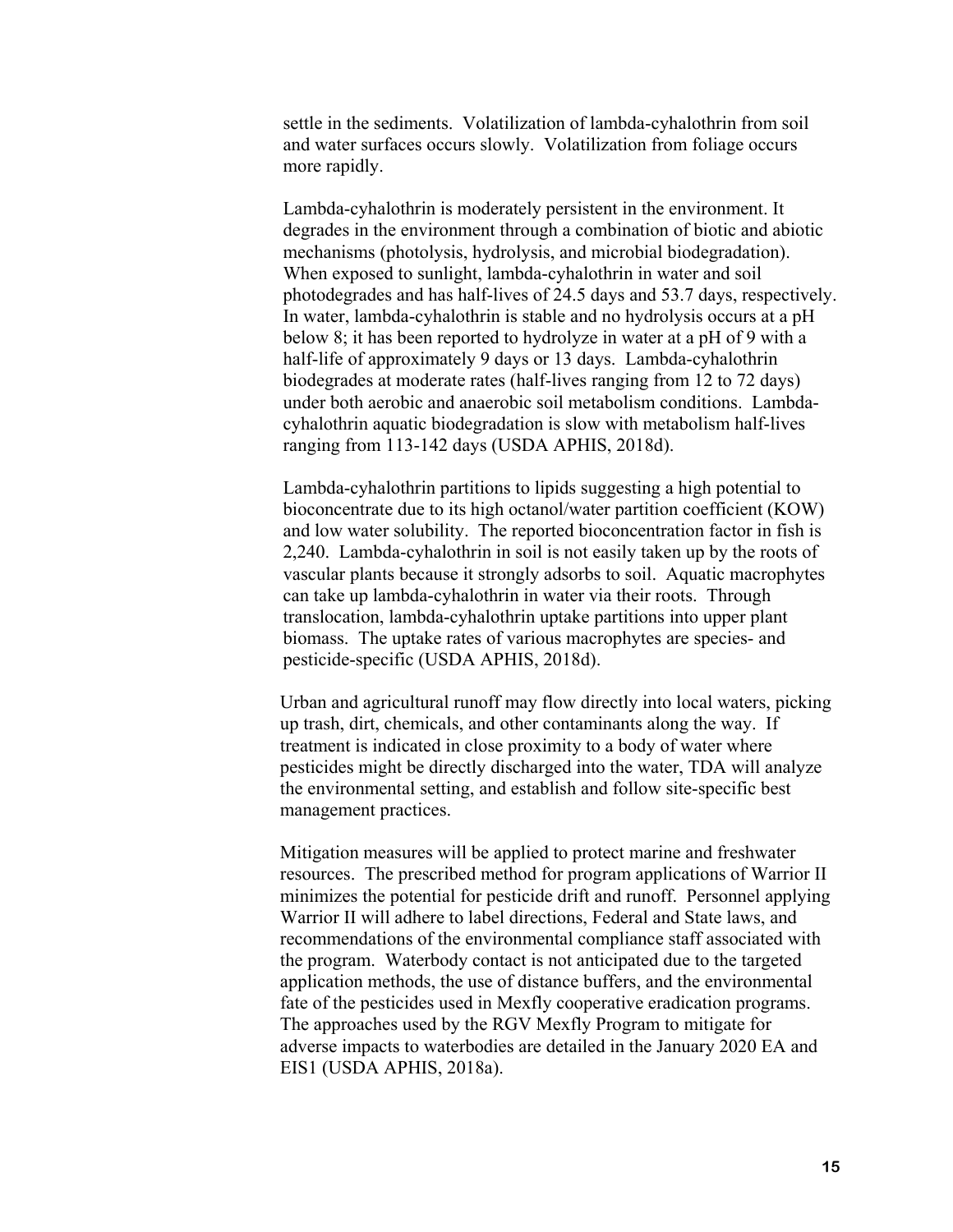- This section considers the potential of the alternatives to cause cumulative impacts on the human environment. Implementation of the no action alternative may: **5. Cumulative Impacts**
	- lengthen the time needed to control the numerous concurrent Mexfly outbreaks in the RGV;
	- require higher volumes of spinosad and methyl bromide treatment than needed to control more isolated Mexfly outbreaks;
	- increase the time it takes for commodities to reach their intended markets;
	- prevent them from reaching consumers at all, which may contribute to consumer shortages and negative public perception of the affected industry.

No significant cumulative impacts are expected to result from proper implementation of the preferred alternative. The differences in pesticides (mechanisms of toxic action, targets for pesticide application, affected species and resources, application timing) used by the RGV Mexfly Program and other pest control programs in Texas are unlikely to create significant cumulative impacts in the human environment. No synergistic or cumulative impacts from pesticide applications are expected with the following active control programs in Texas (TDA, 2020; TBWEF, 2019):

- **Asian citrus psyllid—**Quarantine over the entire State; chemical applications in the citrus-growing zone of Texas (Brooks, Cameron, Hidalgo, Jim Hogg, Kenedy, Starr, Willacy, and Zapata Counties)
- **Boll weevil—**Quarantine and chemical applications in 10 counties of southern Texas, including all 7 counties in the potential Mexfly program area
- **Exotic fruit fly species—**Quarantine and chemical applications in Cameron, Hidalgo, Webb and Willacy Counties
- **Red imported fire ant—**Quarantine over much of the State, including all counties in the potential Mexfly program area except Zapata County

It is uncertain how pesticides may be used by private entities in any pest program area. In terms of Federal and State program activities, there are no significant cumulative impacts anticipated as a consequence of implementing the preferred alternative or its component treatment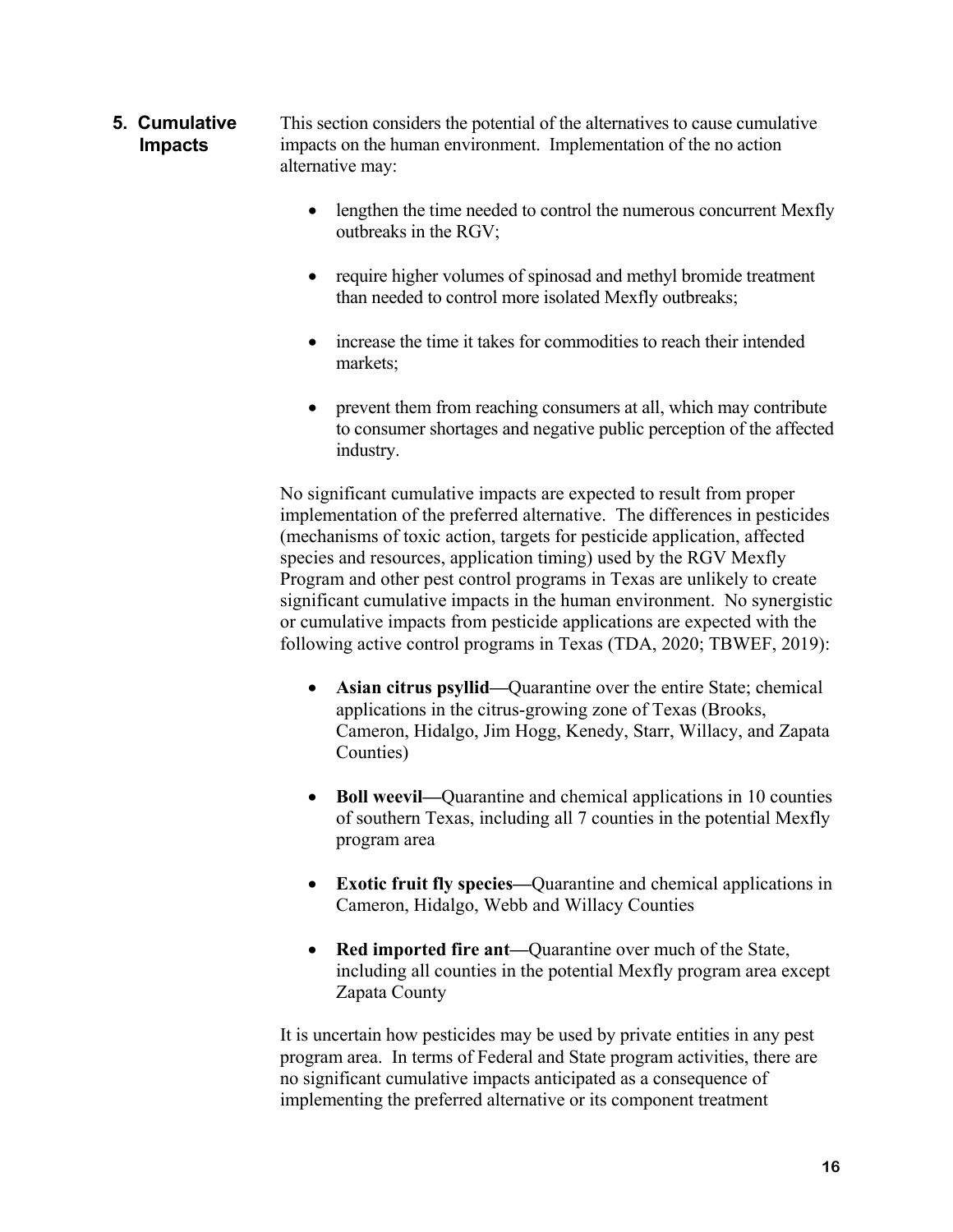measures. Under the preferred alternative, program pesticide applications are designed to avoid overlapping treatment cores, and to prevent nontarget exposure until pesticide residues are degraded.

No reasonably foreseeable future actions have been identified that could result in incremental increases in environmental effects. Based on USDA APHIS' review of the context and intensity of the existing, ongoing, and potential future treatments, there will be no cumulative impacts to the human environment resulting from proper implementation of the preferred alternative. Use of the chemical treatments prescribed for USDA APHIS fruit fly programs is considered to pose minimal risk to the human environment, as determined in EIS1 (USDA APHIS, 2018a), and the supporting risk assessments (USDA APHIS, 2018b, 2018c, 2018d, 2018e, 2018f, 2018g, 2014, 2003).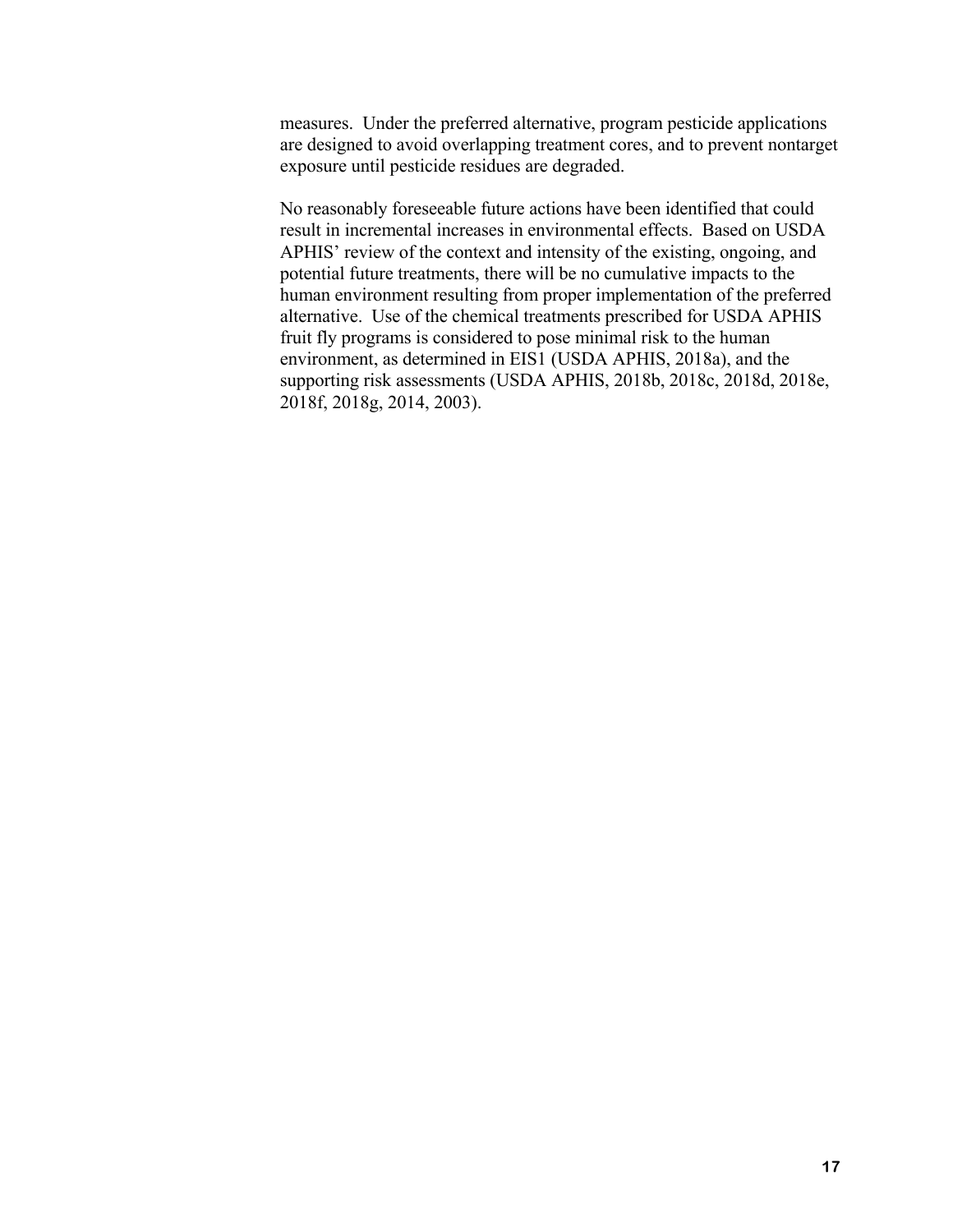# **V. Agencies Consulted**

U.S. Department of Agriculture Animal and Plant Health Inspection Service Plant Protection and Quarantine Plant Health Programs–Pest Management 4700 River Road, Unit 26 Riverdale, MD 20737

U.S. Department of Agriculture Animal and Plant Health Inspection Service Policy and Program Development Environmental Risk and Analysis Services 4700 River Road, Unit 149 Riverdale, MD 20737

U.S. Fish and Wildlife Service Texas Coastal Ecological Service Field Office 3325 Green Jay Road Alamo, Texas 78516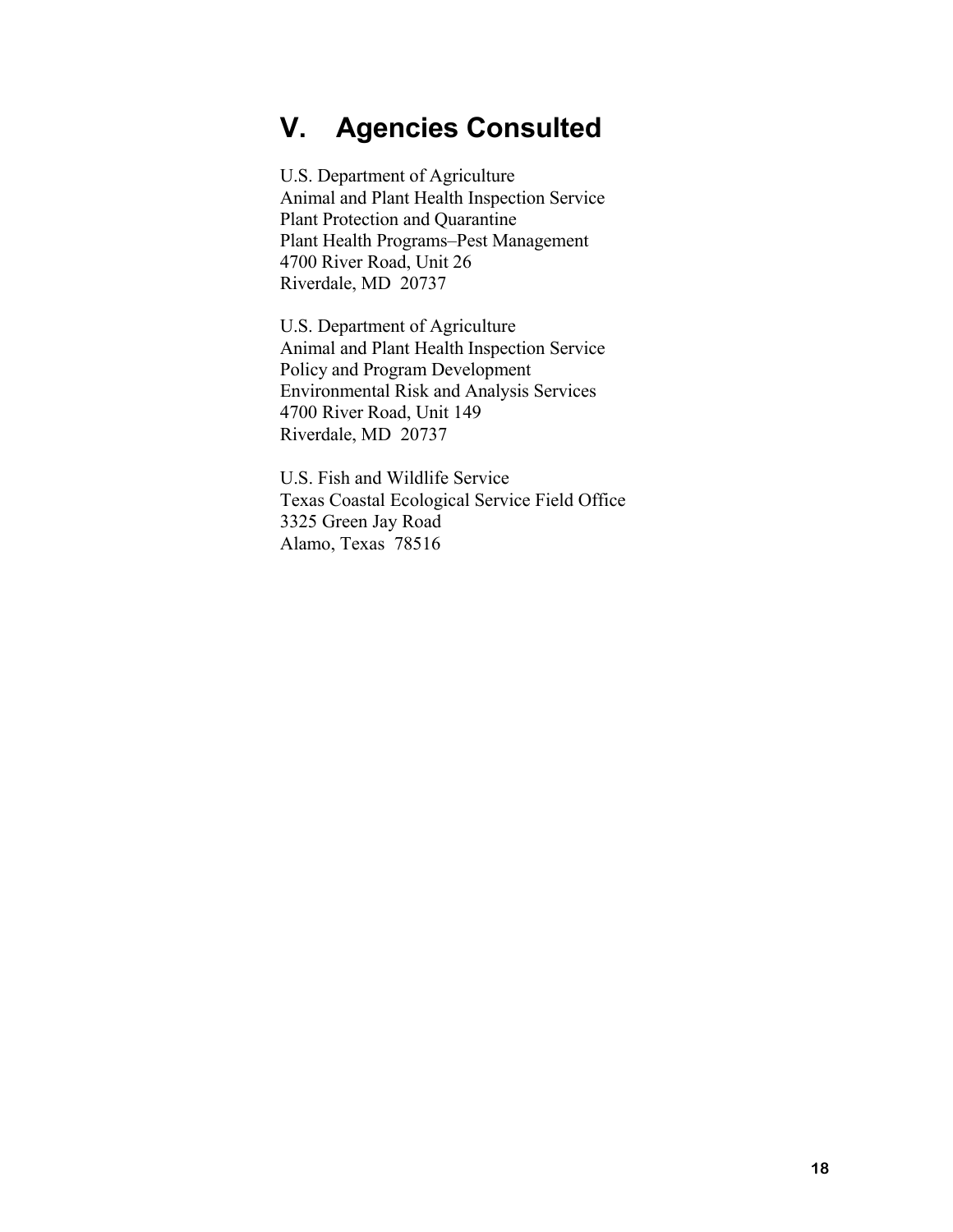# **VI. References Cited**

Cornell Lab of Ornithology, 2018. Texas eBird. Bird observations Laguna Atascosa NWR. [Online: Accessed on 2019-03-25 at https://ebird.org/tx/barchart?r=L129005&yr=all&m=].

EIS1—See U.S. Department of Agriculture, Animal and Plant Health Inspection Service, 2018a

EPA—See U.S. Environmental Protection Agency

FWS—See U.S. Fish and Wildlife Service

NAPIS—See National Agricultural Pest Information System

National Agricultural Pest Information System, 2020. Pest Tracker. Mexican Fruit Fly (Mexfly), *Anastrepha ludens*. [Online: accessed on 2020-January-19 at http://pest.ceris.purdue.edu/pest.php?code=IOBMABA].

NEPA—The National Environmental Policy Act

Syngenta, 2019. Section 24(c) Special Local Need Label. For distribution and use only within the State of Texas. Warrior II with Zeon Technology® for use in eradication programs for nonindigenous exotic fruit fly pests of the Tephritidae Family. EPA Reg. No. 100-1295. EPA SLN No. TX-170002. Label expires December 31, 2024.

TBWEF—See Texas Boll Weevil Eradication Foundation

TDA—See Texas Department of Agriculture

Texas Boll Weevil Eradication Foundation, 2019. Trapping and treatment information; weekly report for December 1, 2019. 8 pp.

Texas Department of Agriculture, 2020. Regulatory programs: Plant quality: Pest and disease alerts. 8 pp.

U.S. Department of Agriculture, Animal and Plant Health Inspection Service, 2020a. Mexican Fruit Fly Cooperative Eradication Program, Rio Grande Valley, Texas. Environmental Assessment (January 2020) and Finding of No Significant Impact (signed February 5, 2020). Riverdale, MD.

U.S. Department of Agriculture, Animal and Plant Health Inspection Service, 2020b. Harlingen/Brownsville Quarantine Cameron County, Texas. Mexican fruit fly outbreak information needed within 96 hours. 01/23/2020. 8 pp.

U.S. Department of Agriculture, Animal and Plant Health Inspection Service, 2020c. Biological Assessment for Program to Eradicate Fruit Flies From Brooks, Cameron, Hidalgo, Starr, Webb, Willacy, and Zapata Counties, Texas. Update of Programmatic Consultation, March 2020.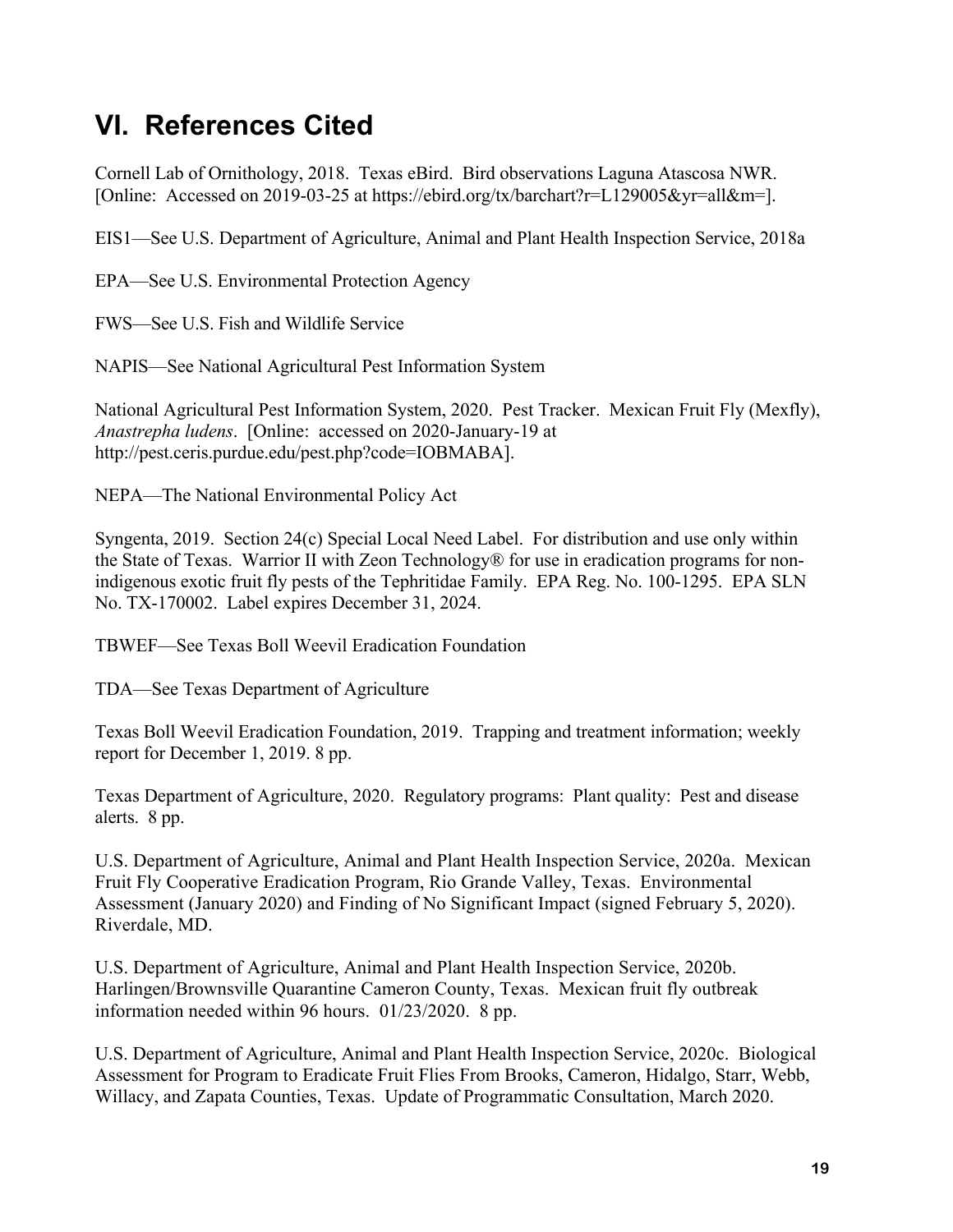U.S. Department of Agriculture, Animal and Plant Health Inspection Service, 2018a. Fruit fly cooperative control program. Final environmental impact statement—November 2018. Riverdale, MD.

U.S. Department of Agriculture, Animal and Plant Health Inspection Service, 2018b. Draft Human Health and Ecological Risk Assessment for Diazinon in Exotic Fruit Fly Applications. April 2018. Riverdale, MD.

U.S. Department of Agriculture, Animal and Plant Health Inspection Service, 2018c. Human Health and Ecological Risk Assessment for Dichlorvos (DDVP) in Exotic Fruit Fly Applications. April 2018. Riverdale, MD.

U.S. Department of Agriculture, Animal and Plant Health Inspection Service, 2018d. Human Health and Ecological Risk Assessment for Lambda-cyhalothrin in Exotic Fruit Fly Applications. April 2018. Riverdale, MD.

U.S. Department of Agriculture, Animal and Plant Health Inspection Service, 2018e. Human Health and Ecological Risk Assessment for Malathion in Exotic Fruit Fly Applications. April 2018. Riverdale, MD.

U.S. Department of Agriculture, Animal and Plant Health Inspection Service, 2018f. Human Health and Ecological Risk Assessment for Naled in Exotic Fruit Fly Applications. April 2018. Riverdale, MD.

U.S. Department of Agriculture, Animal and Plant Health Inspection Service, 2018g. Draft Risk Evaluation Summaries for Attractants Used in the Fruit Fly Eradication Program. April 2018. Riverdale, MD.

U.S. Department of Agriculture, Animal and Plant Health Inspection Service, 2018h. Biological assessment for program to eradicate fruit flies from Brooks, Cameron, Hidalgo, Starr, Webb, Willacy, and Zapata Counties, Texas. Update of programmatic consultation. February 2018.

U.S. Department of Agriculture, Animal and Plant Health Inspection Service, 2014. Human health and ecological risk assessment for STATIC™ spinosad ME bait applications. March 2014. Riverdale, MD.

U.S. Department of Agriculture, Animal and Plant Health Inspection Service, 2003. Spinosad bait spray applications. Nontarget risk assessment. October 2003. Riverdale, MD.

U.S. Department of Agriculture, Animal and Plant Health Inspection Service, 2002. Rule for the importation of unmanufactured wood articles from Mexico, with consideration for cumulative impact of methyl bromide use. Final environmental impact statement—September 2002. Riverdale, MD.

U.S. Department of Agriculture, Animal and Plant Health Inspection Service, 2001. Fruit fly cooperative control program. Final environmental impact statement—2001. Riverdale, MD.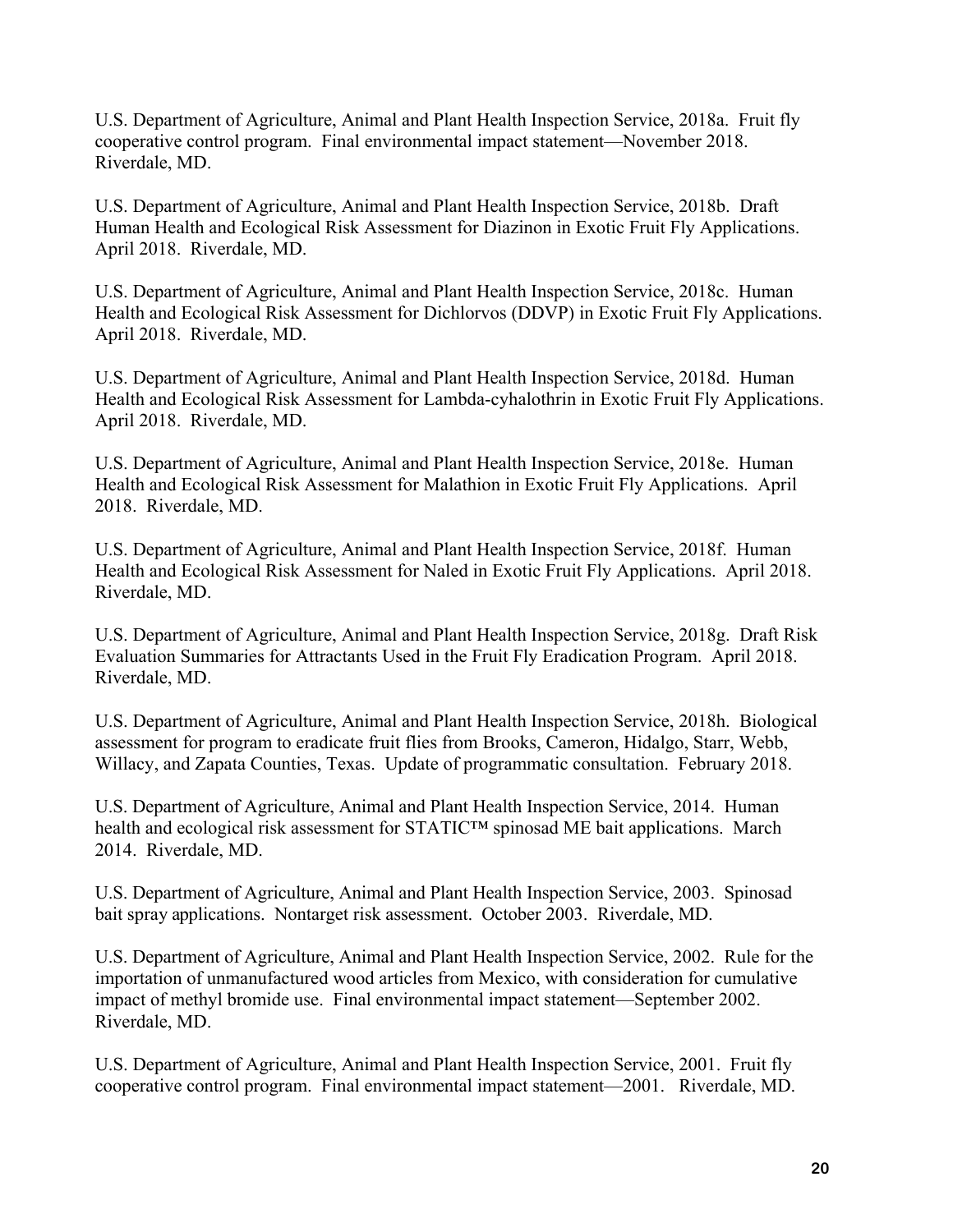U.S Fish and Wildlife Service, 2020. Texas Coastal Ecological Services Field Office. Official species list. Consultation code: 02ETTX00-2020-SLI-0914. Event Code: 02ETTX00-2020-E-01877. 11 pp.

U.S. Fish and Wildlife Service, 2018. Information for planning and conservation. Migratory bird species in Brooks, Cameron, Hidalgo, Starr, Webb, Willacy and Zapata Counties, Texas. Report generated March 19, 2018. 12 pp.

U.S. Fish and Wildlife Service, 2015. Letter to David S. Reinhold signed by Dawn Gardiner. Consultation No. 02ETTXX0-2015-I-0485. Dated July 1, 2015. 2 pp.

U.S. Fish and Wildlife Service, undated. Lower Rio Grande Valley National Wildlife Refuge – birds. [Online: Accessed on 2019-03-25 at http://www.fws.gov/uploadedFiles/Birds\_LRGV-508.pdf].

USDA APHIS—See U.S. Department of Agriculture, Animal and Plant Health Inspection Service